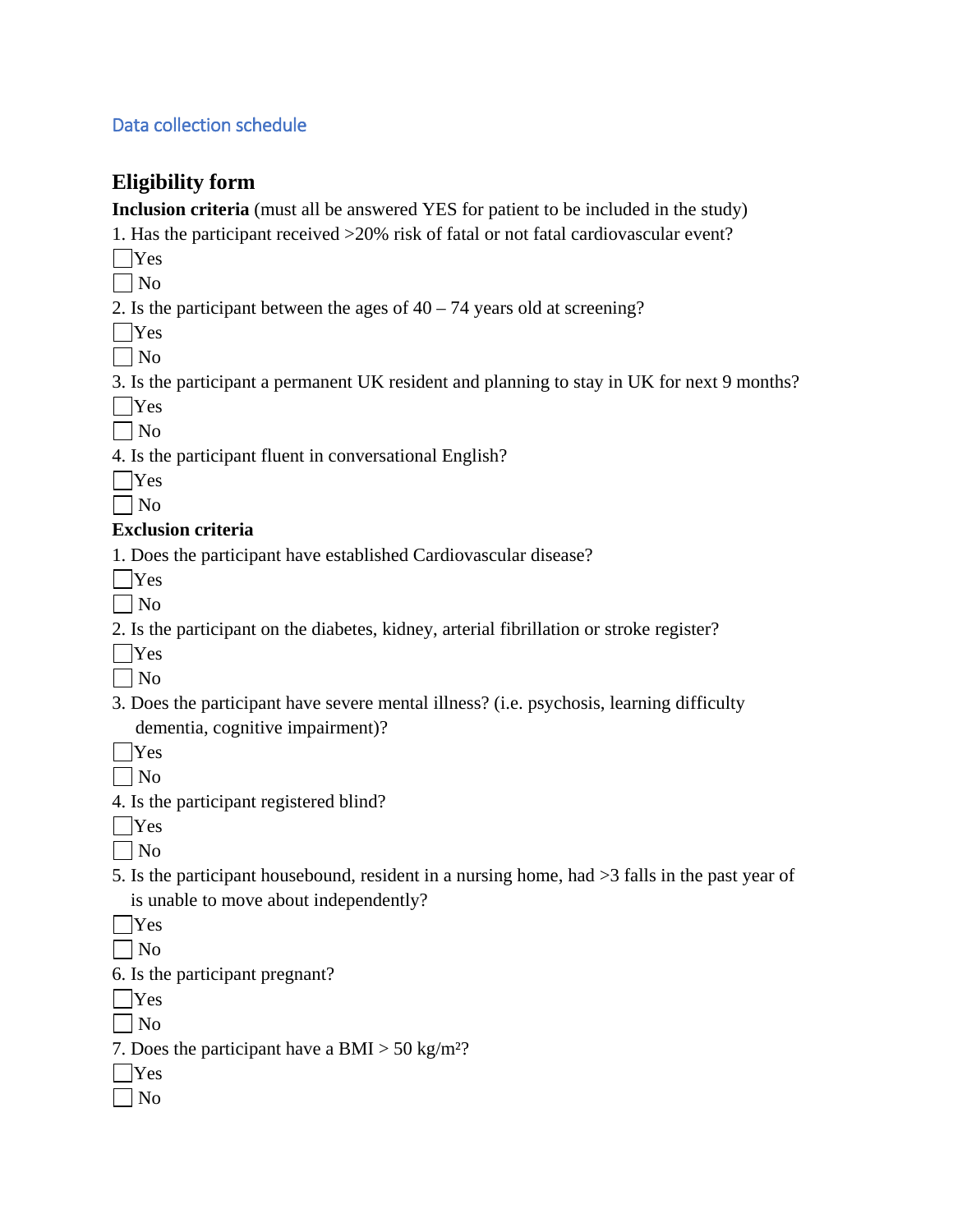- 8. Has the participant taken part in another lifestyle intervention using MI in the last 3 months?
- Yes No

## **Consent Form**

- 1a. Has the participant given informed consent?
- Yes (Proceed with questionnaire)

 $\Box$  No

| 1b. Date of consent                 |  |  |  |  |  |     |
|-------------------------------------|--|--|--|--|--|-----|
| (dd/mm/yyyy)                        |  |  |  |  |  |     |
| 1c. What is the main reason for     |  |  |  |  |  | not |
| taking part in study?               |  |  |  |  |  |     |
| Non-contactable                     |  |  |  |  |  |     |
| Refused                             |  |  |  |  |  |     |
| $\Box$ Did not respond to GP letter |  |  |  |  |  |     |
| Time constraints/work commitment    |  |  |  |  |  |     |
| Other                               |  |  |  |  |  |     |
| 1d. If other, please specify:       |  |  |  |  |  |     |
|                                     |  |  |  |  |  |     |

\_\_\_\_\_\_\_\_\_\_\_\_\_\_\_\_\_\_\_\_\_\_\_\_\_\_\_\_\_\_\_\_\_\_\_\_\_\_\_\_\_\_\_\_\_\_\_\_\_\_\_\_\_\_\_\_\_\_\_\_\_\_\_\_\_\_\_\_\_\_\_\_\_\_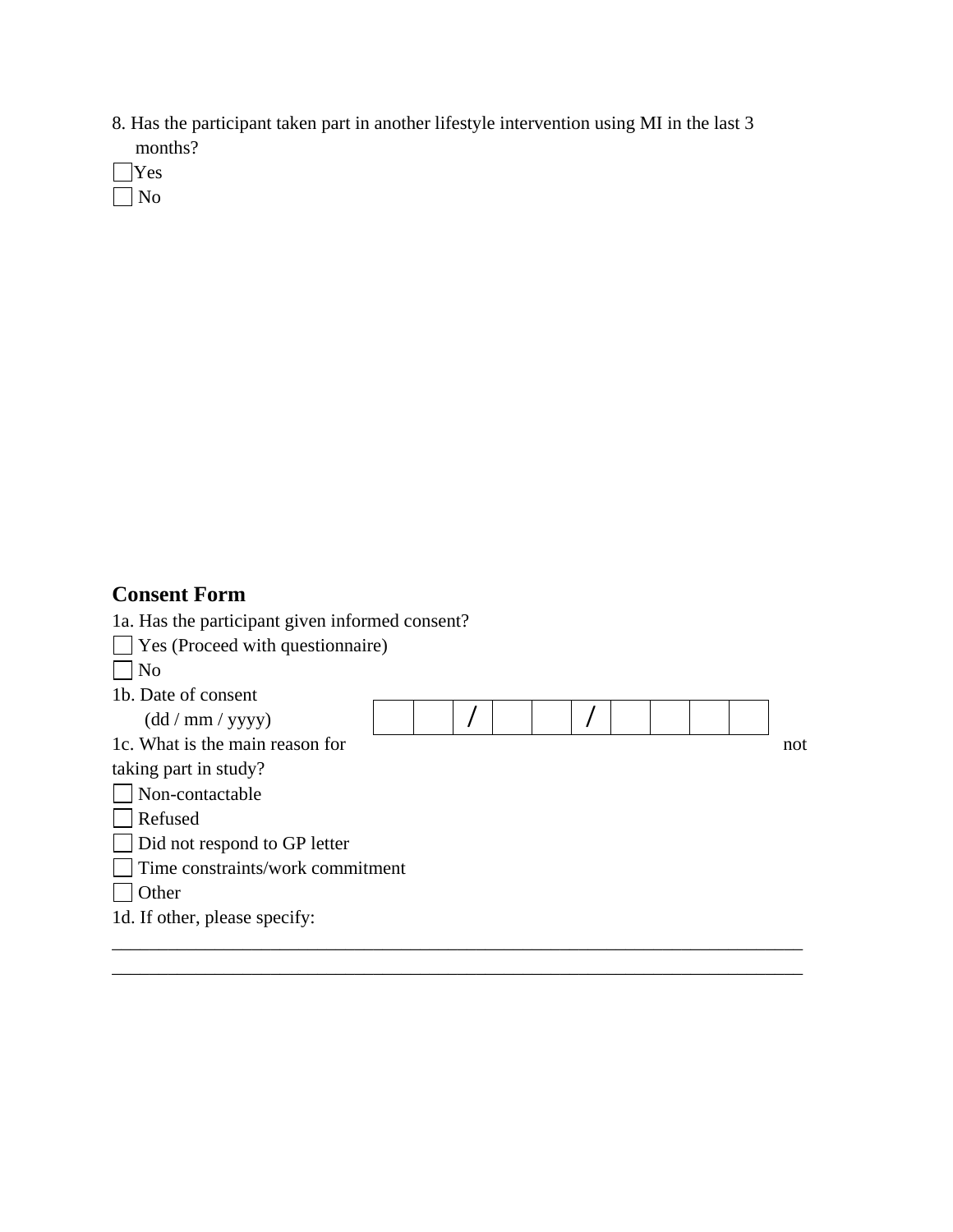## **Socio-Demographics**

1. Participant date of birth (dd / mm / yyyy)



- 2. Gender $\Box$  Male □ Female
- 3a. GP Borough  $\Box$  Bexley Bromley **Lewisham** Southwark Croydon Richmond & Twickenham Sutton and Merton Kingston Wandsworth □ Other
- 3b. GP Surgery Name

| 3c. Enter GP code |                                  |                                                                                                                                                                                                                                                        |  |  |  |
|-------------------|----------------------------------|--------------------------------------------------------------------------------------------------------------------------------------------------------------------------------------------------------------------------------------------------------|--|--|--|
| 4a. Ethnicity     | White – British<br>White – Irish | White $-$ Any other white background<br>Mixed – White and Black Caribbean<br>Mixed – White and Black African<br>Mixed – White and Asian<br>Mixed – Any other mixed background<br>Asian or Asian British – Indian<br>Asian or Asian British – Pakistani |  |  |  |

\_\_\_\_\_\_\_\_\_\_\_\_\_\_\_\_\_\_\_\_\_\_\_\_\_\_\_\_\_\_\_\_\_\_\_\_\_\_\_\_\_\_\_\_\_\_\_\_\_\_\_\_\_\_\_\_\_\_\_\_\_\_\_\_\_\_\_\_\_\_\_\_\_\_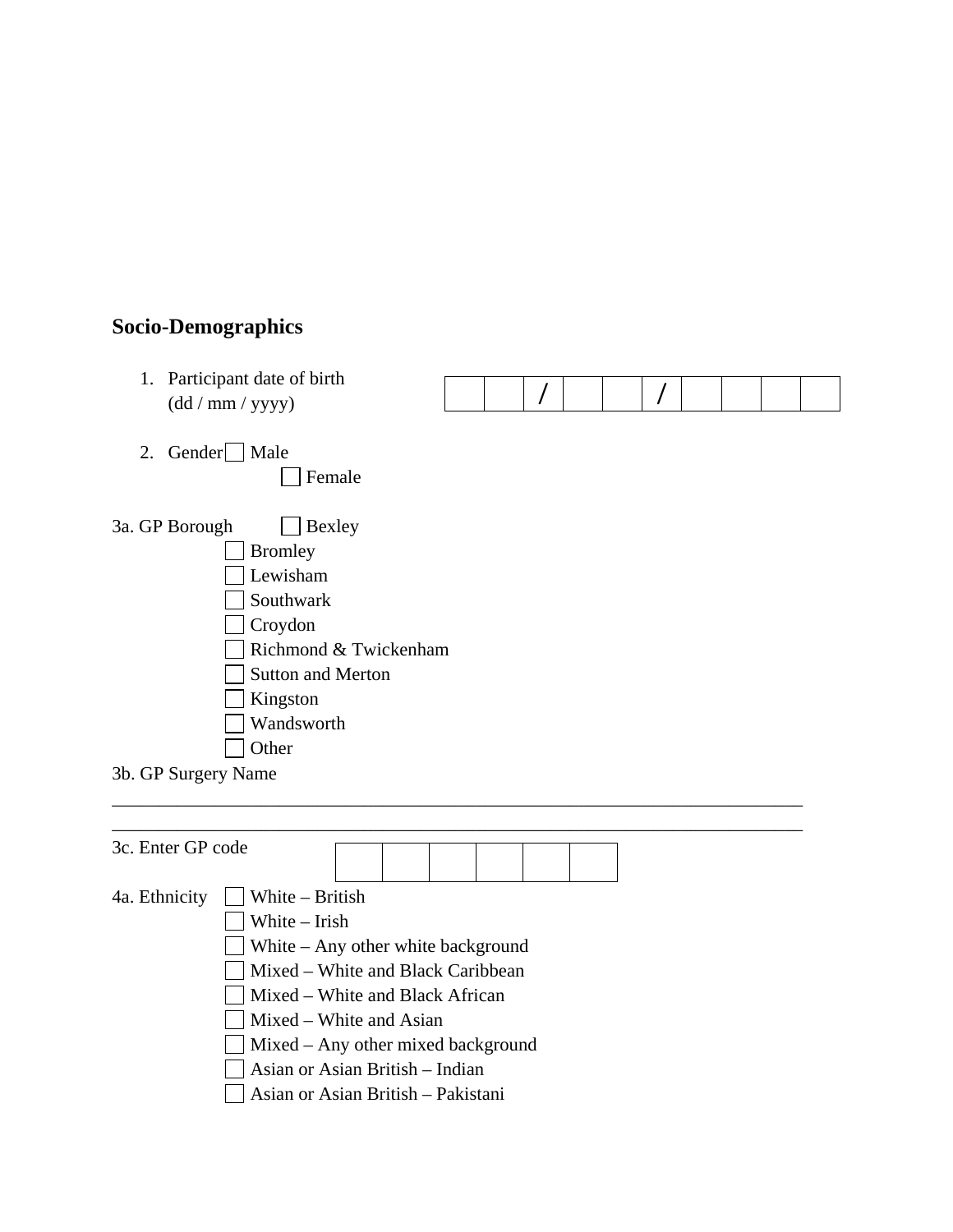| Asian or Asian British – Bangladeshi<br>Asian or Asian British – Any other Asian background<br><b>Black or Black British – Caribbean</b><br><b>Black or Black British - African</b><br>Black or Black British – Any other Black background<br>Other Ethnic Groups - Chinese<br>Other Ethnic Groups – Any other ethnic group<br>Not stated<br>4b. Country of birth:                                                                                                |  |  |  |  |  |  |  |  |  |
|-------------------------------------------------------------------------------------------------------------------------------------------------------------------------------------------------------------------------------------------------------------------------------------------------------------------------------------------------------------------------------------------------------------------------------------------------------------------|--|--|--|--|--|--|--|--|--|
|                                                                                                                                                                                                                                                                                                                                                                                                                                                                   |  |  |  |  |  |  |  |  |  |
| --------<br>5. Level of literacy<br>Range (0-66)                                                                                                                                                                                                                                                                                                                                                                                                                  |  |  |  |  |  |  |  |  |  |
| aloud the REALM word list and record raw score<br>Ask patient to read                                                                                                                                                                                                                                                                                                                                                                                             |  |  |  |  |  |  |  |  |  |
| 6. Level of literacy<br>Using REALM score<br>Score 0-18 (Will not be able to read most low literacy<br>materials: will need repeated oral instructions, materials<br>composed primarily of illustrations, or audio or video<br>tapes.)<br>Score 19-44 (Will need low literacy materials, may not be<br>able to read prescription labels)<br>Score 45-60 (Will struggle with most patient materials)<br>Score 61-66 (Will be able to read most patient literature) |  |  |  |  |  |  |  |  |  |
| 7. Have you spent any time in full time education?<br>Yes $(Go to 8)$<br>No $(Go to 10)$<br>8. How many years did you spend in full time education?                                                                                                                                                                                                                                                                                                               |  |  |  |  |  |  |  |  |  |
| $5-12=7$ years                                                                                                                                                                                                                                                                                                                                                                                                                                                    |  |  |  |  |  |  |  |  |  |
| $5-16=11$ years<br>$5 - 18 = 13$ years<br>years                                                                                                                                                                                                                                                                                                                                                                                                                   |  |  |  |  |  |  |  |  |  |
| $5-21=16$ years                                                                                                                                                                                                                                                                                                                                                                                                                                                   |  |  |  |  |  |  |  |  |  |
| Include any years spent in full time education in adulthood.                                                                                                                                                                                                                                                                                                                                                                                                      |  |  |  |  |  |  |  |  |  |
| 9. What is the highest examination level you achieved?                                                                                                                                                                                                                                                                                                                                                                                                            |  |  |  |  |  |  |  |  |  |
| None<br>CSE/NVQ Level 1 (usually aged 12)                                                                                                                                                                                                                                                                                                                                                                                                                         |  |  |  |  |  |  |  |  |  |
| GCSE/0 Level/NVQ Level 2 (usually aged 15 or 16)                                                                                                                                                                                                                                                                                                                                                                                                                  |  |  |  |  |  |  |  |  |  |
| A Level/BTEC/Diploma/NVQ Level3                                                                                                                                                                                                                                                                                                                                                                                                                                   |  |  |  |  |  |  |  |  |  |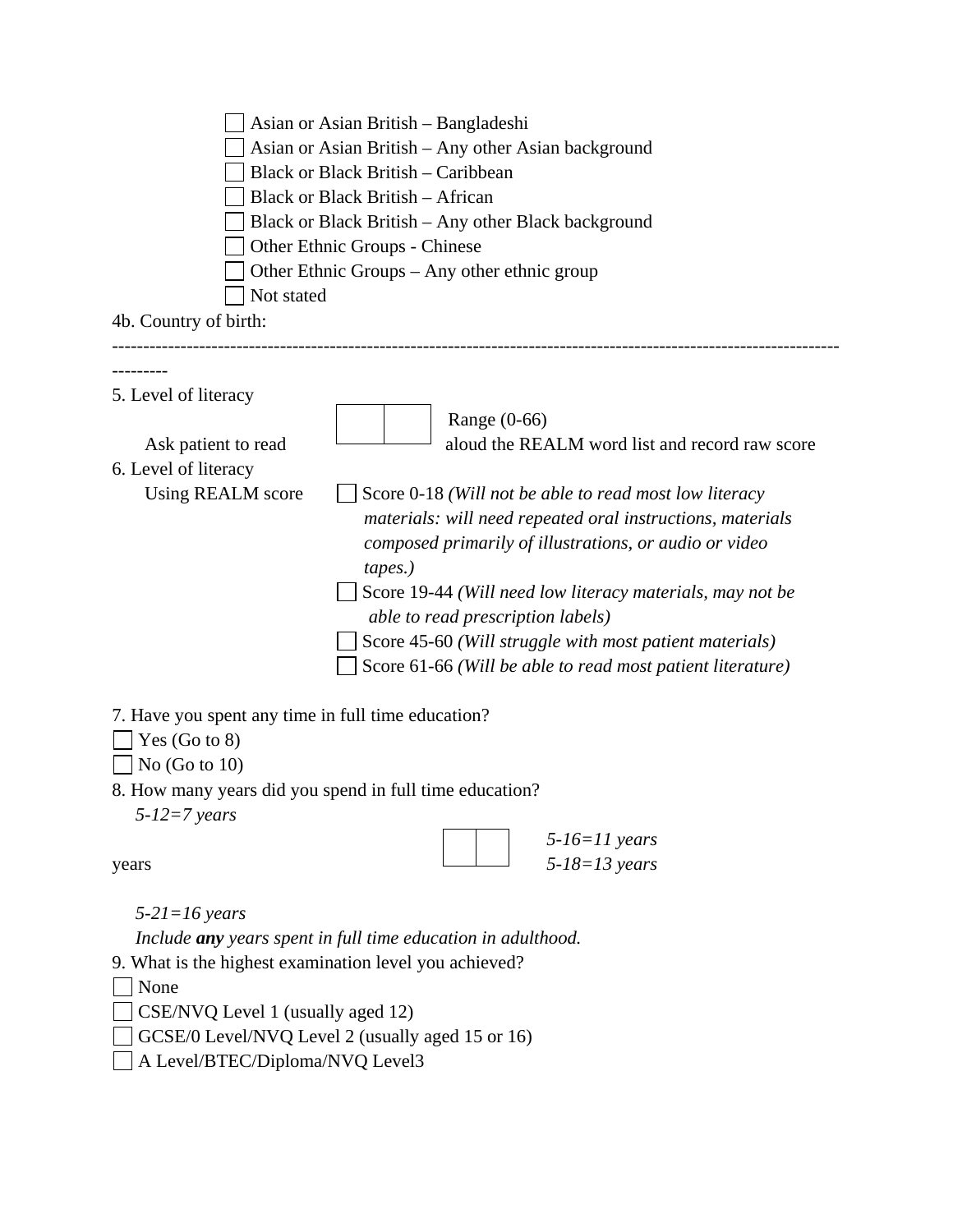Degree level

Masters degree/Doctorate

10. Regular employment status *(tick one only)*

 $\Box$  Paid employment (Go to Q12)

Retired (Go to Q11)

 $\Box$  Housewife/husband (Go to Q14)

Unemployed/Student (Go to Q14)

11. Did you retire early due to your medical condition?

 $\Box$  Yes (Go to Q14)

 $\Box$  No (Go to Q14)

12. Please give details of all periods (including current one of employment that you have had during the past 12 months).

| Occupation | <b>Full time</b><br>or<br>Part time | Category* | Date<br>started | Ongoing?<br>If no, enter date finished | Date<br>finished | Reason for end of<br>employment |
|------------|-------------------------------------|-----------|-----------------|----------------------------------------|------------------|---------------------------------|
|            | FT/PT                               |           |                 | Yes / No                               |                  |                                 |
|            | FT/PT                               |           |                 | Yes / No                               |                  |                                 |
|            | FT/PT                               |           |                 | Yes / No                               |                  |                                 |
|            | FT/PT                               |           |                 | Yes / No                               |                  |                                 |
|            | FT/PT                               |           |                 | Yes / No                               |                  |                                 |
|            | FT/PT                               |           |                 | Yes / No                               |                  |                                 |

**\*Categories:** 

**11=Management** 

**13= Business and Financial** (Event Planners, Fundraisers),

**15= Computer and Mathematical,** 

**17=Architecture and Engineering,** (Surveyors, Technicians)

**19=Life, Physical, and Social Science**(Foresters, Economists, Geographers, Historians, Archaeologists)

**21=Community and Social Service**(Counsellors, Social/health Workers, Clergy)

**23=Legal** 

**25=Education, Training, and Library**

**27=Arts, Design, Entertainment, Sports, and Media** (Actors, Athletes)

**29=Healthcare Practitioners and Technical** (Opticians)

**31=Healthcare Support** (Health Aides/Assistants, Phlebotomists)

**33=Protective Service** (Jailers, Security)

**35=Food Preparation and Serving**

**37=Building and Grounds Cleaning and Maintenance** (Maids and Housekeeping, Pest Control)

**39=Personal Care and Service** (Animal Trainers Ushers, Hairdressers, Travel Guides,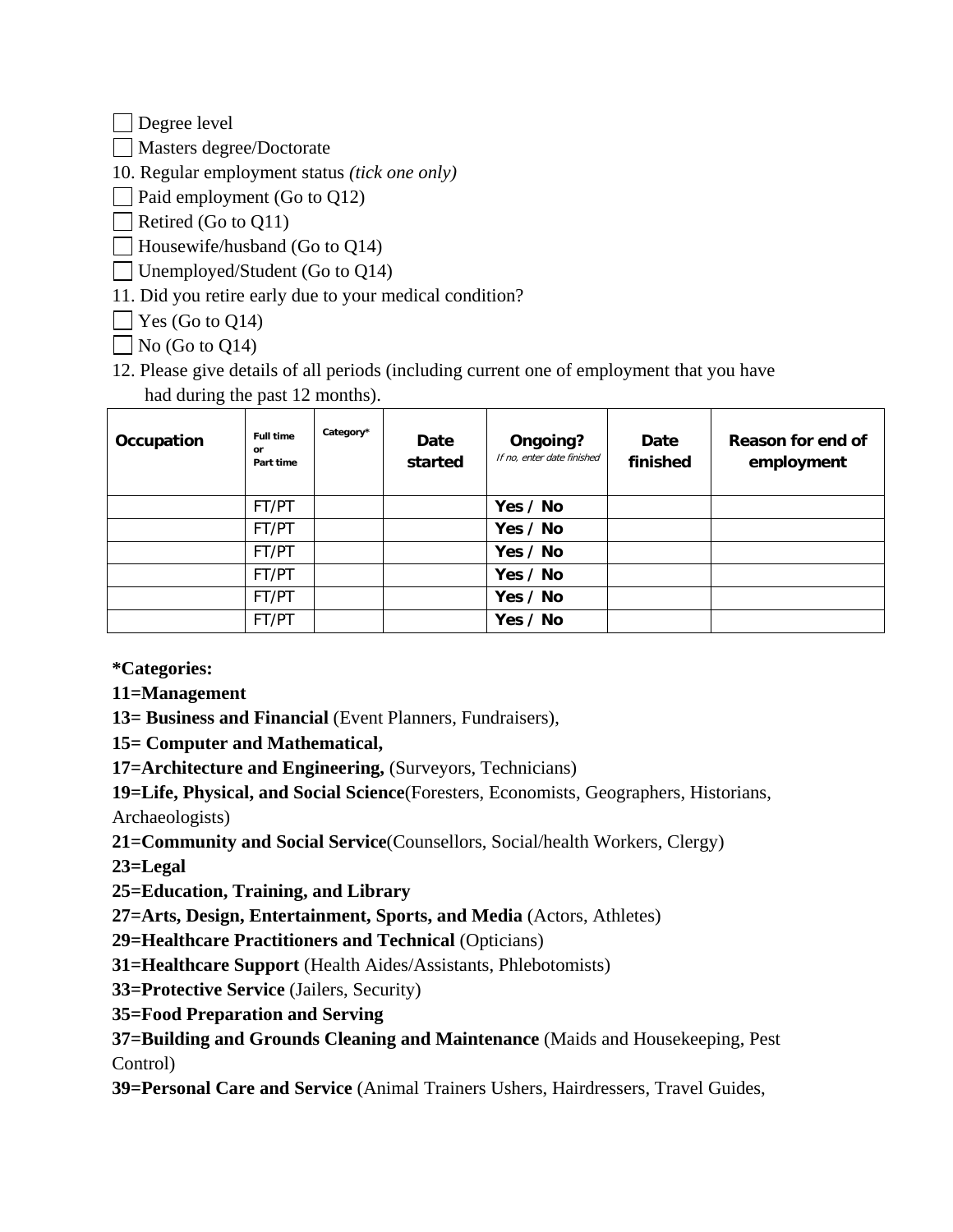Childcare Workers)

**41=Sales** (Travel Agents, Models, Real Estate Sales Agents)

**43=Office and Administrative** (Telephone Operators, Financial Clerks Dispatchers,

Secretaries)

**45=Farming, Fishing, and Forestry**

**47=Construction and Extraction** (Carpenters, Electricians, painters)

**49=Installation, Maintenance, and Repair**(Mechanics, Locksmiths)

**51=Production** (Machine Assemblers, Bakers, Meat Packers, Machinists, Welders, Printing Workers, Dry-Cleaning Workers, Tailors)

**53=Transportation and Material Moving** (Pilots, Drivers, Traffic Technicians

### **55=Military Specific**

13. If you have been in employment at any time in the last 12 months, how many days have you taken off work due to ill health?

*If no long term sick leave for past 12 months but not medically retired, enter 183*



### days

14. What is your **current** primary relationship status?

| Married/civil partnership |  |
|---------------------------|--|
|                           |  |

- | Cohabiting
- Spouse/partner deceased
- Separated
- Divorced
- Single/non-cohabiting partner
- 15. Do you have any dependants (adults or children)?
- $\Box$  Yes (Go to Q16)
- $\Box$  No (Go to Q17)

16. Please enter total number of dependants in each category



Aged 17 years and over

Aged 5-16 years

| | | Aged under 5 years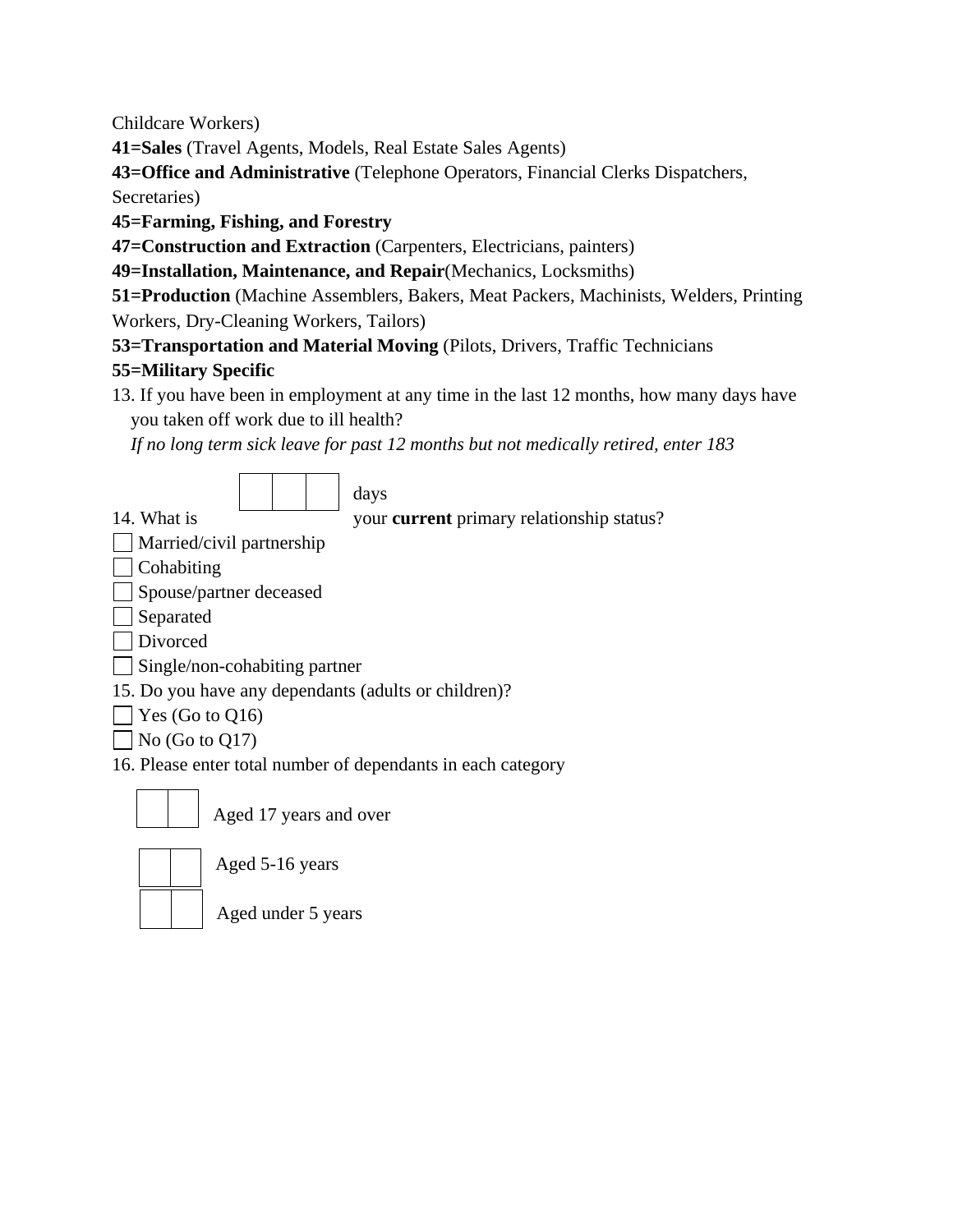- 17. Who do you usually live with?
- Husband/wife/steady partner
- Spouse/partner **and** child or children
- Child or children (but no spouse/partner)
- Parents
- Flatmates
- Alone
- Other (specify) (Go to Q17a)
- 17a. If other, please specify:
- 18. Usual place of residence during the **12 months**?
- Owner occupied house/flat (Go to Q19)
- Privately rented house/flat (Go to  $Q19$ )
- $\Box$  House/flat rented from housing associated/local authority (Go to Q19)

\_\_\_\_\_\_\_\_\_\_\_\_\_\_\_\_\_\_\_\_\_\_\_\_\_\_\_\_\_\_\_\_\_\_\_\_\_\_\_\_\_\_\_\_\_\_\_\_\_\_\_\_\_\_\_\_\_\_\_\_\_\_\_\_\_\_\_\_\_\_\_\_\_\_ \_\_\_\_\_\_\_\_\_\_\_\_\_\_\_\_\_\_\_\_\_\_\_\_\_\_\_\_\_\_\_\_\_\_\_\_\_\_\_\_\_\_\_\_\_\_\_\_\_\_\_\_\_\_\_\_\_\_\_\_\_\_\_\_\_\_\_\_\_\_\_\_\_\_ \_\_\_\_\_\_\_\_\_\_\_\_\_\_\_\_\_\_\_\_\_\_\_\_\_\_\_\_\_\_\_\_\_\_\_\_\_\_\_\_\_\_\_\_\_\_\_\_\_\_\_\_\_\_\_\_\_\_\_\_\_\_\_\_\_\_\_\_\_\_\_\_\_\_

\_\_\_\_\_\_\_\_\_\_\_\_\_\_\_\_\_\_\_\_\_\_\_\_\_\_\_\_\_\_\_\_\_\_\_\_\_\_\_\_\_\_\_\_\_\_\_\_\_\_\_\_\_\_\_\_\_\_\_\_\_\_\_\_\_\_\_\_\_\_\_\_\_\_ \_\_\_\_\_\_\_\_\_\_\_\_\_\_\_\_\_\_\_\_\_\_\_\_\_\_\_\_\_\_\_\_\_\_\_\_\_\_\_\_\_\_\_\_\_\_\_\_\_\_\_\_\_\_\_\_\_\_\_\_\_\_\_\_\_\_\_\_\_\_\_\_\_\_ \_\_\_\_\_\_\_\_\_\_\_\_\_\_\_\_\_\_\_\_\_\_\_\_\_\_\_\_\_\_\_\_\_\_\_\_\_\_\_\_\_\_\_\_\_\_\_\_\_\_\_\_\_\_\_\_\_\_\_\_\_\_\_\_\_\_\_\_\_\_\_\_\_\_

\_\_\_\_\_\_\_\_\_\_\_\_\_\_\_\_\_\_\_\_\_\_\_\_\_\_\_\_\_\_\_\_\_\_\_\_\_\_\_\_\_\_\_\_\_\_\_\_\_\_\_\_\_\_\_\_\_\_\_\_\_\_\_\_\_\_\_\_\_\_\_\_\_\_ \_\_\_\_\_\_\_\_\_\_\_\_\_\_\_\_\_\_\_\_\_\_\_\_\_\_\_\_\_\_\_\_\_\_\_\_\_\_\_\_\_\_\_\_\_\_\_\_\_\_\_\_\_\_\_\_\_\_\_\_\_\_\_\_\_\_\_\_\_\_\_\_\_\_ \_\_\_\_\_\_\_\_\_\_\_\_\_\_\_\_\_\_\_\_\_\_\_\_\_\_\_\_\_\_\_\_\_\_\_\_\_\_\_\_\_\_\_\_\_\_\_\_\_\_\_\_\_\_\_\_\_\_\_\_\_\_\_\_\_\_\_\_\_\_\_\_\_\_

- Sheltered housing/warden control (Go to Q20)
- Residential home (Go to  $Q20$ )
- Nursing home (Go to  $Q20$ )
- $\Box$  Other (specify) (Go to Q18a)
- 18a. If other, please specify:
- 19. Type of accommodation?
- Detached house (Go to  $Q23$ )
- $\Box$  Semi-detached house (Go to Q23)
- $\Box$  End terrace (Go to Q23)
- $\Box$  Mid terrace(Go to O23)
- $\Box$  Flat/maisonette(Go to Q23)
- $\Box$  Bed-sitter (Go to Q23)
- $\Box$  Hostel (Go to Q23)
- Halls of residence (Go to Q23)
- $\Box$  No fixed abode (Go to Q23)
- Other (Go to Q19a)
- 19a. If other, please specify: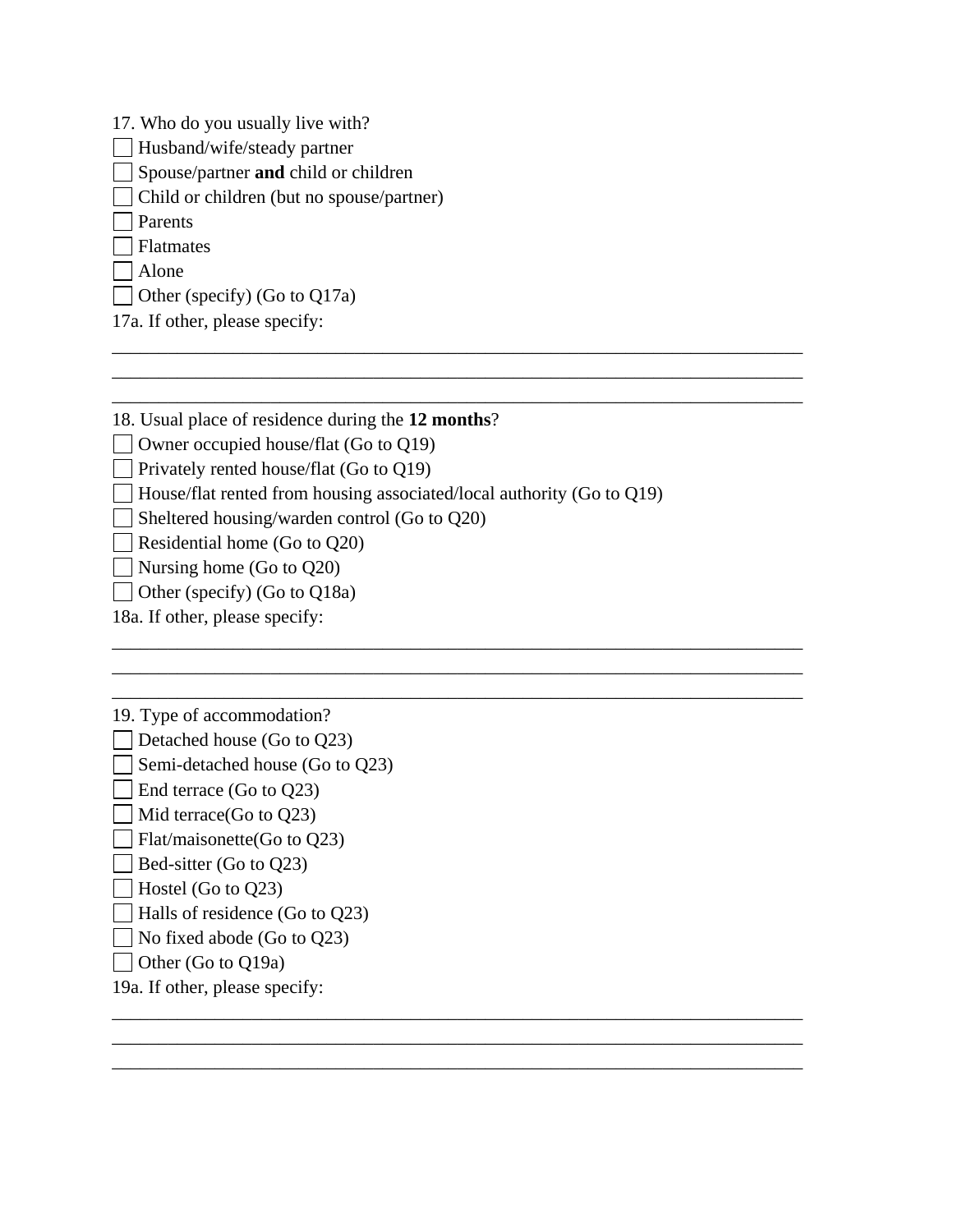20. Organisation managing facility?

 $\Box$  Local authority social services (Go to Q21)

 $\Box$  NHS (Go to Q21)

Private (for-profit) (Go to  $Q21$ )

 $\Box$  Voluntary (non-profit) (Go to Q21)

Other (Go to Q20a)

20a. If other, please specify:

21. Participant's total contribution to weekly charge for facility

\_\_\_\_\_\_\_\_\_\_\_\_\_\_\_\_\_\_\_\_\_\_\_\_\_\_\_\_\_\_\_\_\_\_\_\_\_\_\_\_\_\_\_\_\_\_\_\_\_\_\_\_\_\_\_\_\_\_\_\_\_\_\_\_\_\_\_\_\_\_\_\_\_\_ \_\_\_\_\_\_\_\_\_\_\_\_\_\_\_\_\_\_\_\_\_\_\_\_\_\_\_\_\_\_\_\_\_\_\_\_\_\_\_\_\_\_\_\_\_\_\_\_\_\_\_\_\_\_\_\_\_\_\_\_\_\_\_\_\_\_\_\_\_\_\_\_\_\_ \_\_\_\_\_\_\_\_\_\_\_\_\_\_\_\_\_\_\_\_\_\_\_\_\_\_\_\_\_\_\_\_\_\_\_\_\_\_\_\_\_\_\_\_\_\_\_\_\_\_\_\_\_\_\_\_\_\_\_\_\_\_\_\_\_\_\_\_\_\_\_\_\_\_



22. Who contributes to this placement?

 $\Box$  DSS

 $\neg$  NHS

- **Local** authority
- **Voluntary organisation**
- **Participant**

Participant's family

Insurance policy

□ Other

|                             | CVD? | Family history of |                     | Please specify        | Please specify |              |                 |        |               |
|-----------------------------|------|-------------------|---------------------|-----------------------|----------------|--------------|-----------------|--------|---------------|
|                             | Yes  | <b>No</b>         | <b>Not</b><br>known | Diagnosed<br><60years | 61 years+      | Not<br>known | Heart<br>Attack | Angina | <b>Stroke</b> |
| a.<br>Mother                |      |                   |                     |                       |                |              |                 |        |               |
| b.<br>Father                |      |                   |                     |                       |                |              |                 |        |               |
| C.<br><b>Brother</b><br>(n) |      |                   |                     |                       |                |              |                 |        |               |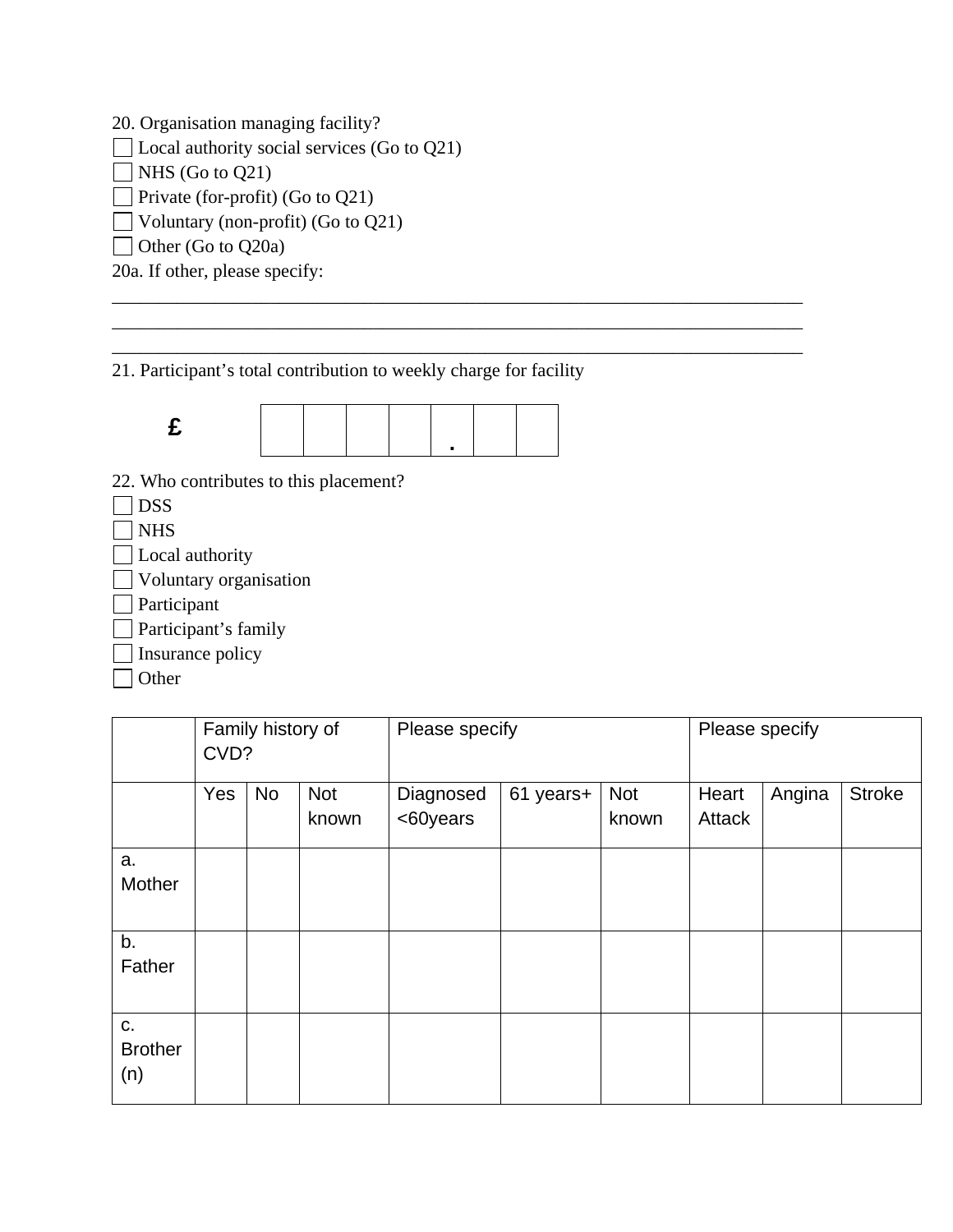| d.<br>Sister<br>(n) |  |  |  |  |  |
|---------------------|--|--|--|--|--|
| e. Child<br>(n)     |  |  |  |  |  |

# **Client Service Receipt Inventory**

In the last 12 months, you had any contact with hospital services?

- $\Box$  Yes (Go to Q24)
- $\Box$  No (Go to Q25)

|        | Please provide details of hospital services    | <b>Accident and emergency</b> |  | Code 01            |  |
|--------|------------------------------------------------|-------------------------------|--|--------------------|--|
|        | you have used in the past 12 months            | Day hospital                  |  | Code 02            |  |
| below: |                                                | <b>Inpatient care</b>         |  | Code 03            |  |
|        |                                                | <b>Outpatient care</b>        |  | Code 04            |  |
| Code   | Reason for attendance / stay                   | Code reason                   |  | Number of          |  |
|        | (please enter different reasons/events on sepa | 01 Coronary heart             |  | attendances /      |  |
|        | lines)                                         | disease                       |  | overnight stays in |  |
|        |                                                | 02 Depression                 |  | last 12 months     |  |
|        |                                                | 03 Accident                   |  |                    |  |
|        |                                                | 04 Known medical              |  |                    |  |
|        |                                                | condition                     |  |                    |  |
|        |                                                | 05 New medical                |  |                    |  |
|        |                                                | condition                     |  |                    |  |
|        |                                                |                               |  |                    |  |
|        |                                                |                               |  |                    |  |
|        |                                                |                               |  |                    |  |
|        |                                                |                               |  |                    |  |
|        |                                                |                               |  |                    |  |
|        |                                                |                               |  |                    |  |
|        |                                                |                               |  |                    |  |
|        |                                                |                               |  |                    |  |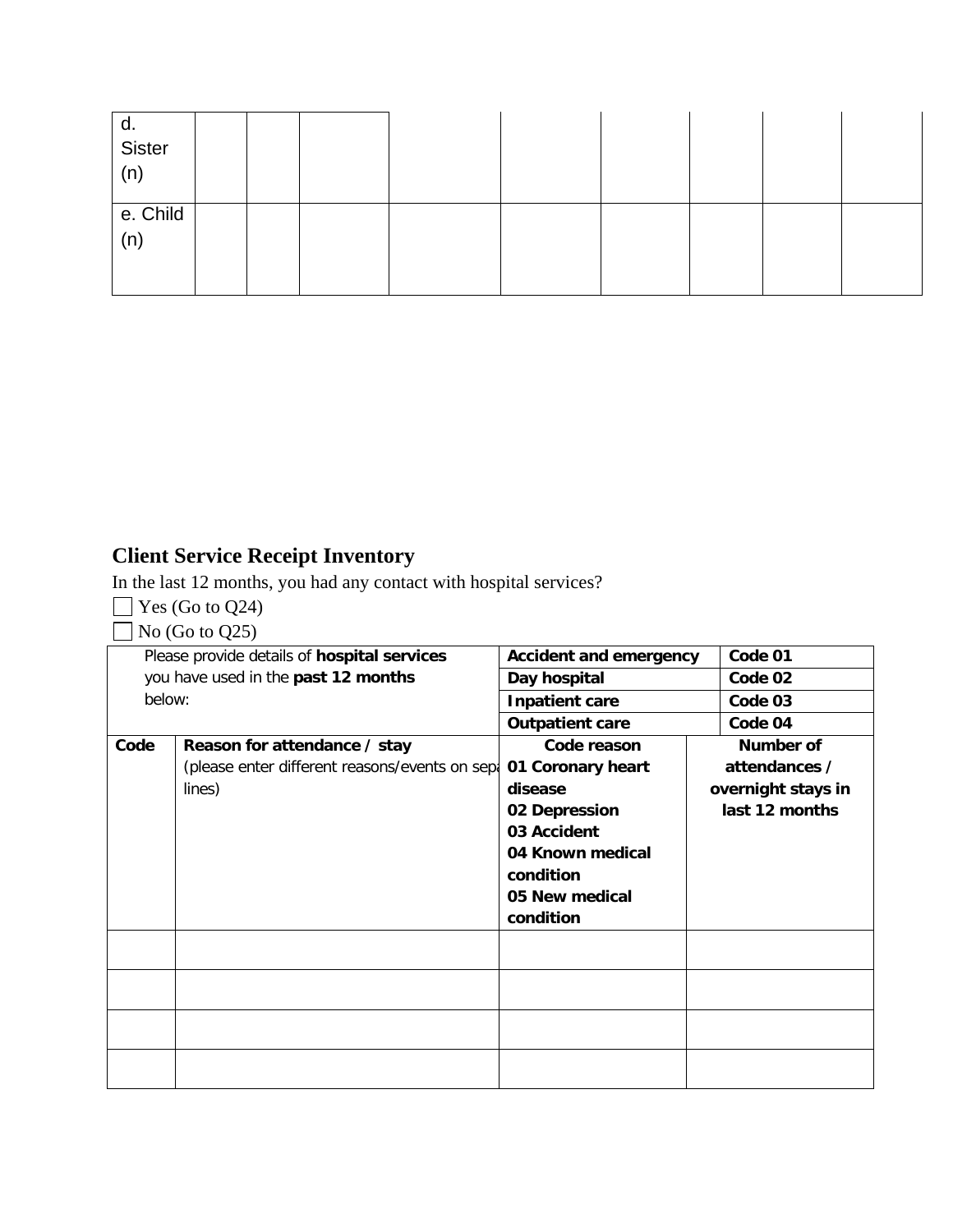In the last 12 months, you had any contact with **community based services**?

 $\Box$  Yes (Go to Q26)

No (Go to Q27)

 Please provide details of any of the following **community based services** that you have used in the **last 12 months** (not from family or friends):

**Code**

| <b>MEDICAL CARE</b>         |                                                |           |        |                                            | <b>Occupational therapist</b>   |                                               |          | 11 |
|-----------------------------|------------------------------------------------|-----------|--------|--------------------------------------------|---------------------------------|-----------------------------------------------|----------|----|
| <b>General practitioner</b> |                                                |           | 01     |                                            | Physiotherapist                 |                                               |          | 12 |
|                             | Psychiatrist (community or primary care based) |           | 02     | 'Alternative' medicine or therapy (specify |                                 |                                               |          |    |
|                             |                                                |           | below) |                                            |                                 |                                               |          |    |
|                             | Other community based doctor (specify below)   |           | 03     |                                            | Other therapist (specify below) |                                               |          | 14 |
| <b>NURSING CARE</b>         |                                                |           |        | <b>OTHER</b>                               |                                 |                                               |          |    |
| <b>District nurse</b>       |                                                |           | 04     | Social worker                              |                                 |                                               |          | 15 |
|                             | Practice nurse (at the GP Clinic)              |           | 05     |                                            | <b>Housing worker</b>           |                                               |          | 16 |
|                             | <b>Community mental health nurse</b>           |           | 06     |                                            | Home help / home care worker    |                                               |          | 17 |
| <b>Health visitor</b>       |                                                |           | 07     |                                            | Care attendant                  |                                               |          | 18 |
| Other nurse (specify)       |                                                |           | 08     |                                            | <b>Community support worker</b> |                                               |          | 19 |
| <b>THERAPISTS</b>           |                                                |           |        |                                            |                                 | Voluntary worker (including priest etc, spe   |          | 20 |
| Psychologist                |                                                |           | 09     |                                            |                                 | Day centre/drop-in/social club (specify be 21 |          |    |
| <b>Counsellor</b>           |                                                |           | 10     |                                            |                                 | Any other community based service (speci      |          | 22 |
| Code                        | Specify                                        | Number of |        | Typical                                    | Was the                         | Was the                                       | If yes,  |    |
|                             | Only:                                          | contacts  |        | duration                                   | contact at                      | service                                       | specify  |    |
|                             | $03 = Other community$                         | in past   |        | of each                                    | home?                           | privately                                     | cost per |    |
|                             | based doctor,<br>$08 = Other$ nurse,           | 12 months |        | contact                                    | circle                          | funded?                                       | visit    |    |
|                             | $14 = Other$ therapist,                        |           |        | (minutes)                                  |                                 |                                               |          |    |
|                             | 15=Social worker,                              |           |        |                                            |                                 |                                               |          |    |
|                             | $21 = Day$ centre/drop-in                      |           |        |                                            |                                 |                                               |          |    |
|                             | /social club,                                  |           |        |                                            |                                 |                                               |          |    |
|                             | $22 =$ Any other community                     |           |        |                                            |                                 |                                               |          |    |
|                             | based service                                  |           |        |                                            |                                 |                                               |          |    |
|                             |                                                |           |        |                                            | Yes                             | Yes                                           |          |    |
|                             |                                                |           |        |                                            | <b>No</b>                       | <b>No</b>                                     |          |    |
|                             |                                                |           |        |                                            | Yes                             | Yes                                           |          |    |
|                             |                                                |           |        |                                            | No                              | No                                            |          |    |
|                             |                                                |           |        |                                            | Yes                             | Yes                                           |          |    |
|                             |                                                |           |        |                                            | No.                             | N <sub>0</sub>                                |          |    |
|                             |                                                |           |        |                                            | Yes                             | Yes                                           |          |    |
|                             |                                                |           |        |                                            | No                              | No                                            |          |    |
|                             |                                                |           |        |                                            | Yes                             | Yes                                           |          |    |

 **Code の Code の Code の Code の Code の Code の Code の Code の Code の Code の Code の Code**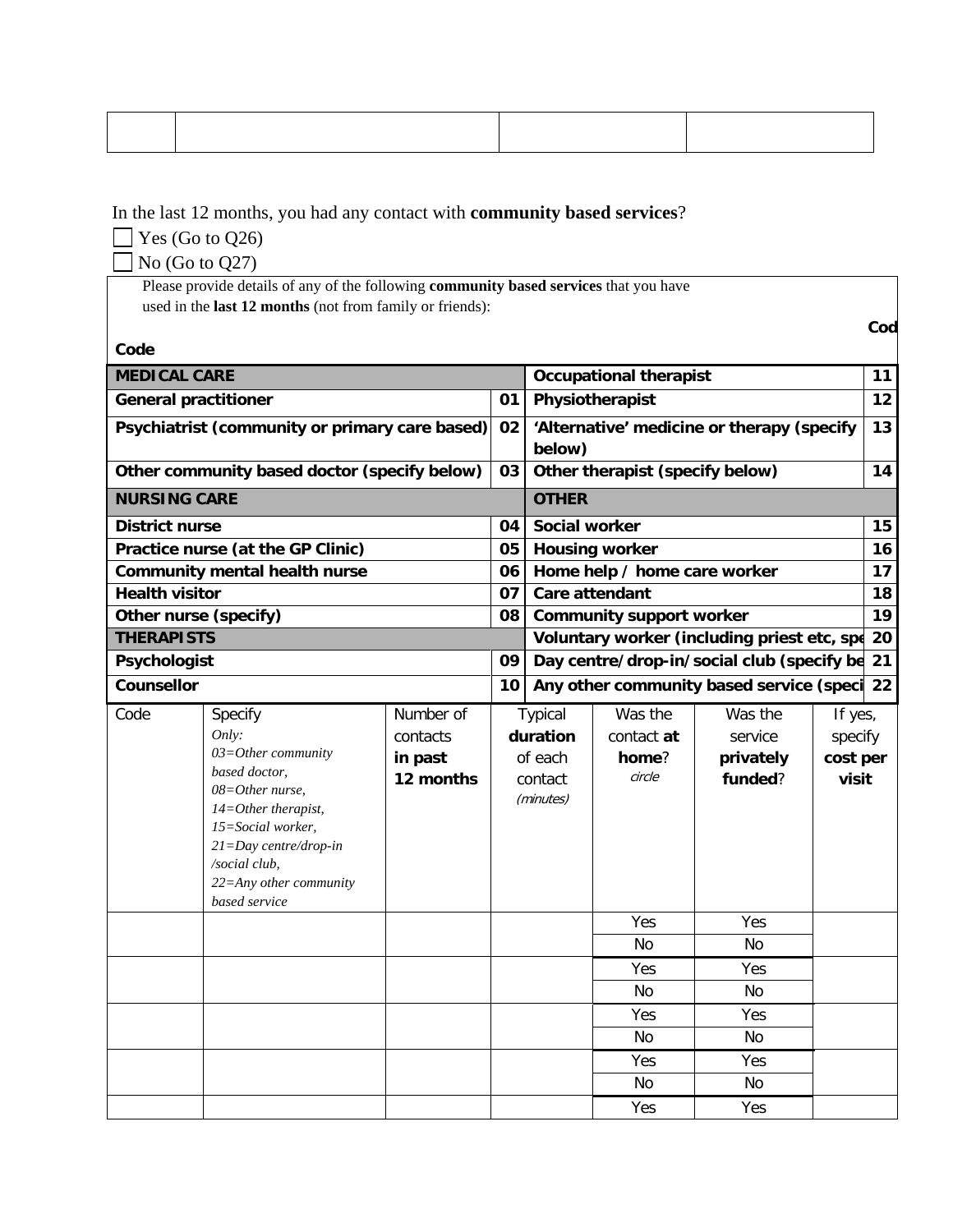|  |  | No  | No  |  |
|--|--|-----|-----|--|
|  |  | Yes | Yes |  |
|  |  | No  | No  |  |
|  |  | Yes | Yes |  |
|  |  | No  | No  |  |
|  |  | Yes | Yes |  |
|  |  | No  | No  |  |
|  |  | Yes | Yes |  |
|  |  | No  | No  |  |
|  |  | Yes | Yes |  |
|  |  | No  | No  |  |
|  |  |     |     |  |

 In the last 12 months, have you received **help from friends or relatives** with any of the following tasks, *as a consequence of your emotional or physical health problems*?

 $\Box$  Yes (Go to Q28)

No (End this questionnaire)

 Please provide details of **help from friends or relatives** used in the **past 12 months** *as a consequence of your emotional or physical health problems* below: **Type of help provided (enter code or specify) 01=Child care 02=Personal care (e.g. washing, dressing etc) 03=Help in/around the house (e.g. cooking, clean 02=father etc) 04=Help outside the home (e.g. shopping, transp etc) 05=Other (specify below) Helper's relationship to you (enter code or specify) 01=mother 03=sibling 04=other relative 05=friend 06=other (specify below) Average number of hours help per week**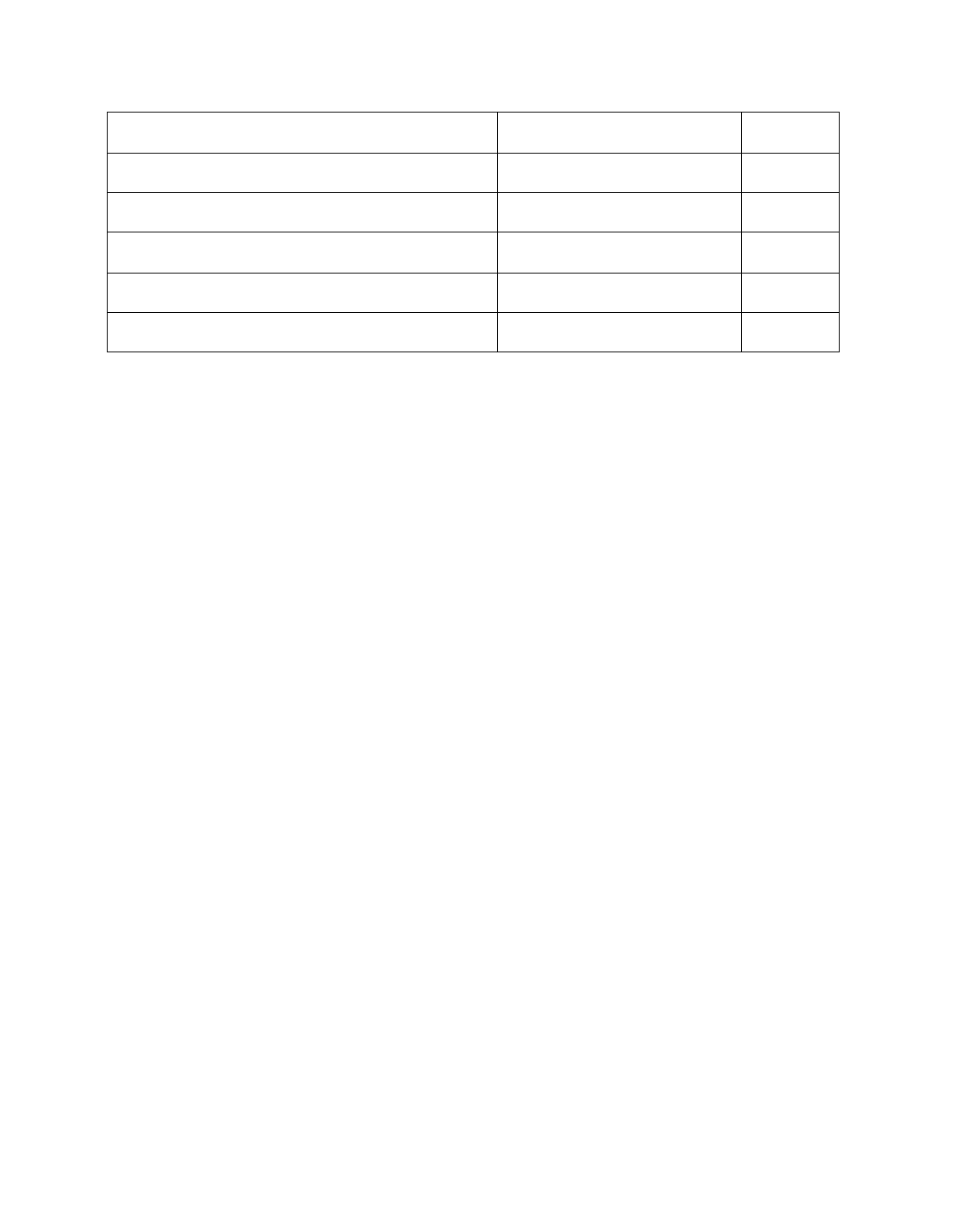# **EQ-5D questionnaire**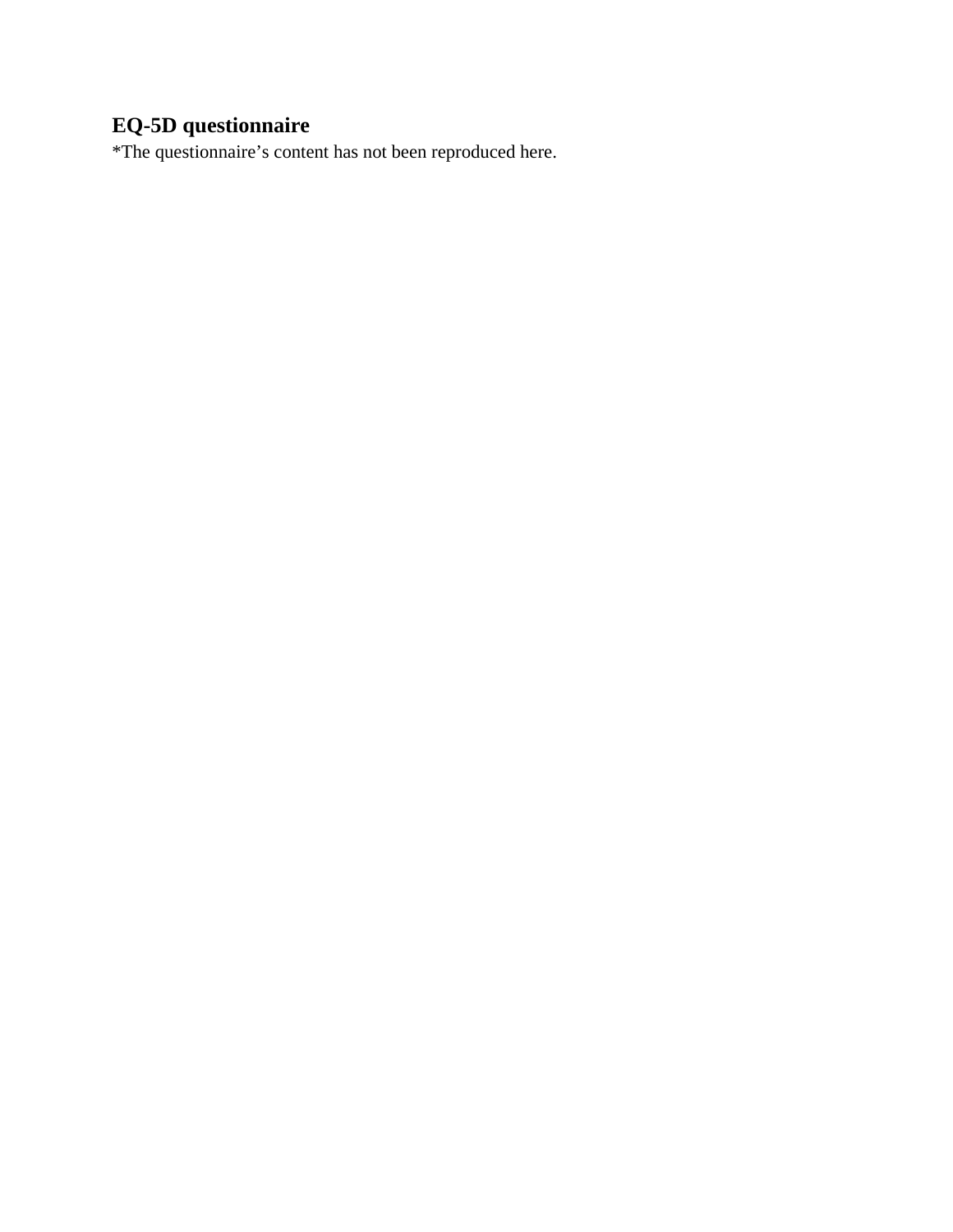## **Biomedical data**

|                                                                                          | Value | Unit                                 |
|------------------------------------------------------------------------------------------|-------|--------------------------------------|
| 1a. Stadiometer ID<br>Please enter SECA stadiometers<br>ID code                          |       |                                      |
| 1b. Height<br>(using SECA stadiometers with<br>the supported stretch stature<br>method)  |       | cm<br>(range 130.0-210.0)            |
| 2a. Scale ID<br>(Please enter Class 3 Tanita<br>SC240 weighing digital scale ID<br>code) |       |                                      |
| 2b. Weight<br>(using Class 3 Tanita SC240<br>weighing digital scale)                     |       | Kg<br>(range 41.0-150.0              |
| 2c. BMI                                                                                  |       | $\text{kg/m}^2$<br>(range 19.0-49.9) |
| 2d. Fat Range                                                                            |       | % (range 1.0-45.0)                   |
| 2e. Fat Mass                                                                             |       | Kg (range 1.0-40.0)                  |
| 2f. Visceral Fat                                                                         |       | Level<br>(range 0-59)                |
| 2g. Fat Free Mass                                                                        |       | Kg (range 30.0-70.0)                 |
| 2h. Total Body Water                                                                     |       | kg (range 30.0-70.0)                 |
| 2i. Total Muscle Mass                                                                    |       | Kg (range 30.0-70.0)                 |
| 2j. Total Bone Mass                                                                      |       | Kg (range 1.0-10.0)                  |
| 2k. Basal Metabolic Rate                                                                 |       | Kj (range 1000-2500)                 |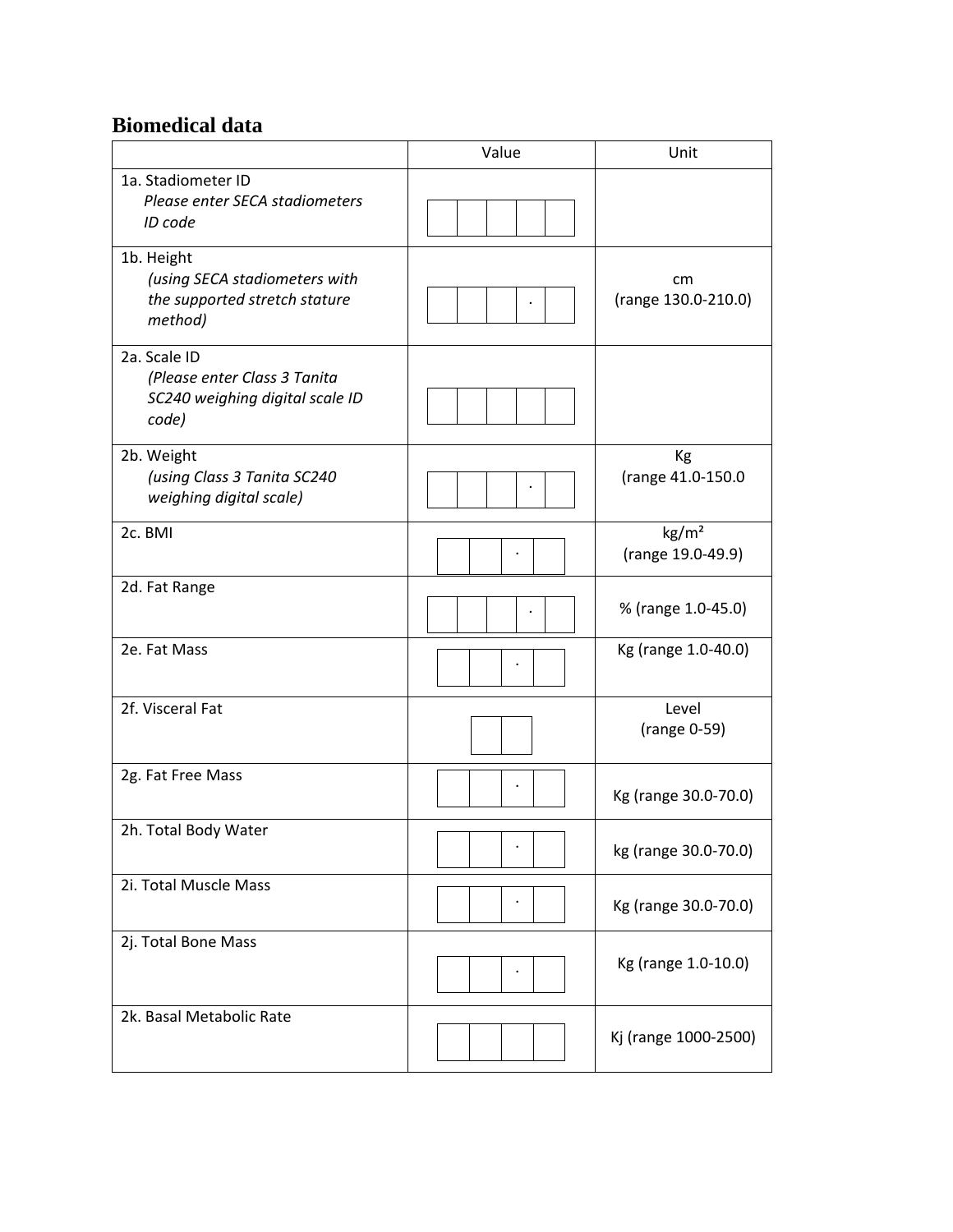| 2i. Impedance                                                                                                                                                                                   | Ohm<br>(range 150-900)               |
|-------------------------------------------------------------------------------------------------------------------------------------------------------------------------------------------------|--------------------------------------|
| 3a. Waist circumference<br>(measured horizontally halfway<br>between the lowest rib and the<br>upper prominence of the pelvis<br>using a non-extensible steel tape<br>against the bare abdomen) | Cm<br>(range 65.0-120.0)             |
| 3b. Waist circumference                                                                                                                                                                         | cm<br>(range 65.0-120.0)             |
| 3c. Waist circumference<br>(if difference between 3a and 3b<br>is greater than 0.5cm)                                                                                                           | Cm<br>(range 65.0-120.0)             |
| 4a. Hip circumference                                                                                                                                                                           | Cm<br>(range 80.0-150.0)             |
| 4b. Hip circumference                                                                                                                                                                           | $\mathsf{C}$<br>(range 80.0-150.0)   |
| 4c. Hip circumference<br>(if difference between 4a and 4b<br>is greater than 0.5cm)                                                                                                             | $\mathsf{C}$ m<br>(range 80.0-150.0) |
| 5. Waist to hip ratio<br>Waist circumference / hip<br>circumference<br>Using GNOM software body<br>measures                                                                                     | Cm<br>(range 0.6-1.0)                |
| 6a. Arm circumference                                                                                                                                                                           | $\mathsf{Cm}$<br>(range 20.0-44.0)   |
| 6b. Arm circumference                                                                                                                                                                           | $\mathsf{C}$ m<br>(range 20.0-44.0)  |
| 6c. Arm circumference<br>(if difference between 6a and 6b<br>is greater than 0.5cm)                                                                                                             | cm<br>(range 20.0-44.0)              |
| 7a. Temperature                                                                                                                                                                                 | ° Centigrade<br>(range 15.0-30.0)    |
| 7b. Please enter the time of your<br>last meal                                                                                                                                                  | 24 hour clock                        |
| 8a. Blood Pressure Machine ID<br>Please enter Omron BP Monitor<br>ID code                                                                                                                       |                                      |
| 8b. Blood Pressure Cuff ID<br>Please enter cuff ID code                                                                                                                                         |                                      |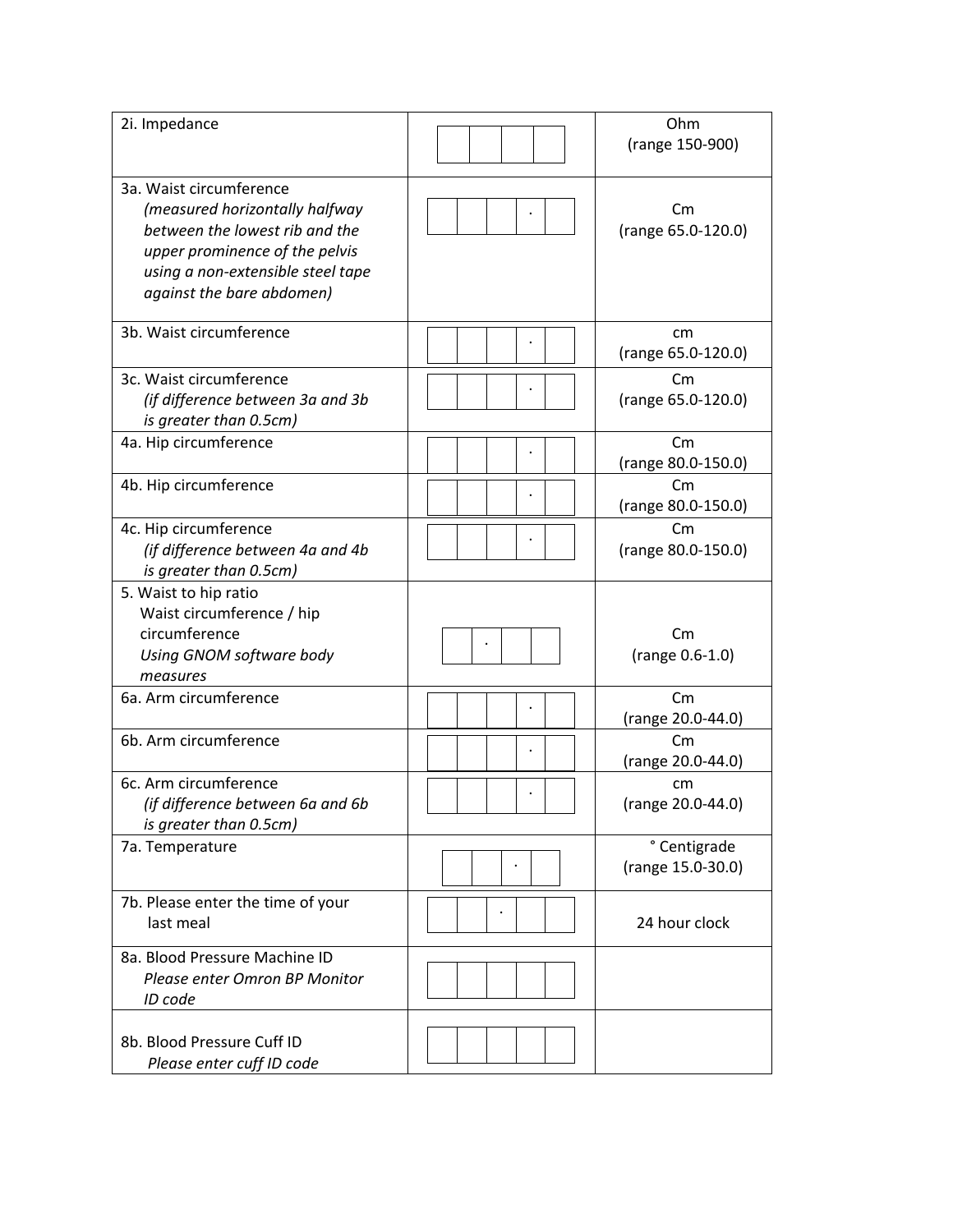8c. Has the participant smoked either a cigarette or pipe in the last hour?

Yes

 $\Box$  No

8d. Has the participant drunk any tea, coffee or cola in the past hour?

- Yes
- $\Box$  No

8e. Has the participant engaged in any vigorous physical activity in the last hour?

 $\Box$  Yes

No

8f. Has the participant been resting for 3 minutes?

- Yes
- $\Box$  No

| 8g. Blood pressure |                                                                             |                      |                         |
|--------------------|-----------------------------------------------------------------------------|----------------------|-------------------------|
|                    | First reading                                                               | Systolic             | Range<br>$(50-240)$     |
| 8h.                |                                                                             | diastolic            | Range<br>$(30-140)$     |
| 8i.                |                                                                             | Heart rate (resting) | bpm Range<br>$(50-200)$ |
| 8j.                | Second Reading (at least<br>1 minute between first<br>and second reading)   | Systolic             | Range<br>$(50-240)$     |
| 8k.                |                                                                             | diastolic            | Range<br>$(30-140)$     |
| 81.                |                                                                             | Heart rate (resting) | bpm Range<br>$(50-200)$ |
| 8m.                | Third reading<br>(at least 1 minute<br>between second and<br>third reading) | Systolic             | Range<br>$(50-240)$     |
| 8n.                |                                                                             | Diastolic            | Range<br>$(30-140)$     |
| 80.                |                                                                             | Heart rate (resting) | bpm Range<br>$(50-200)$ |

9a. Did you take a blood sample?

Yes

No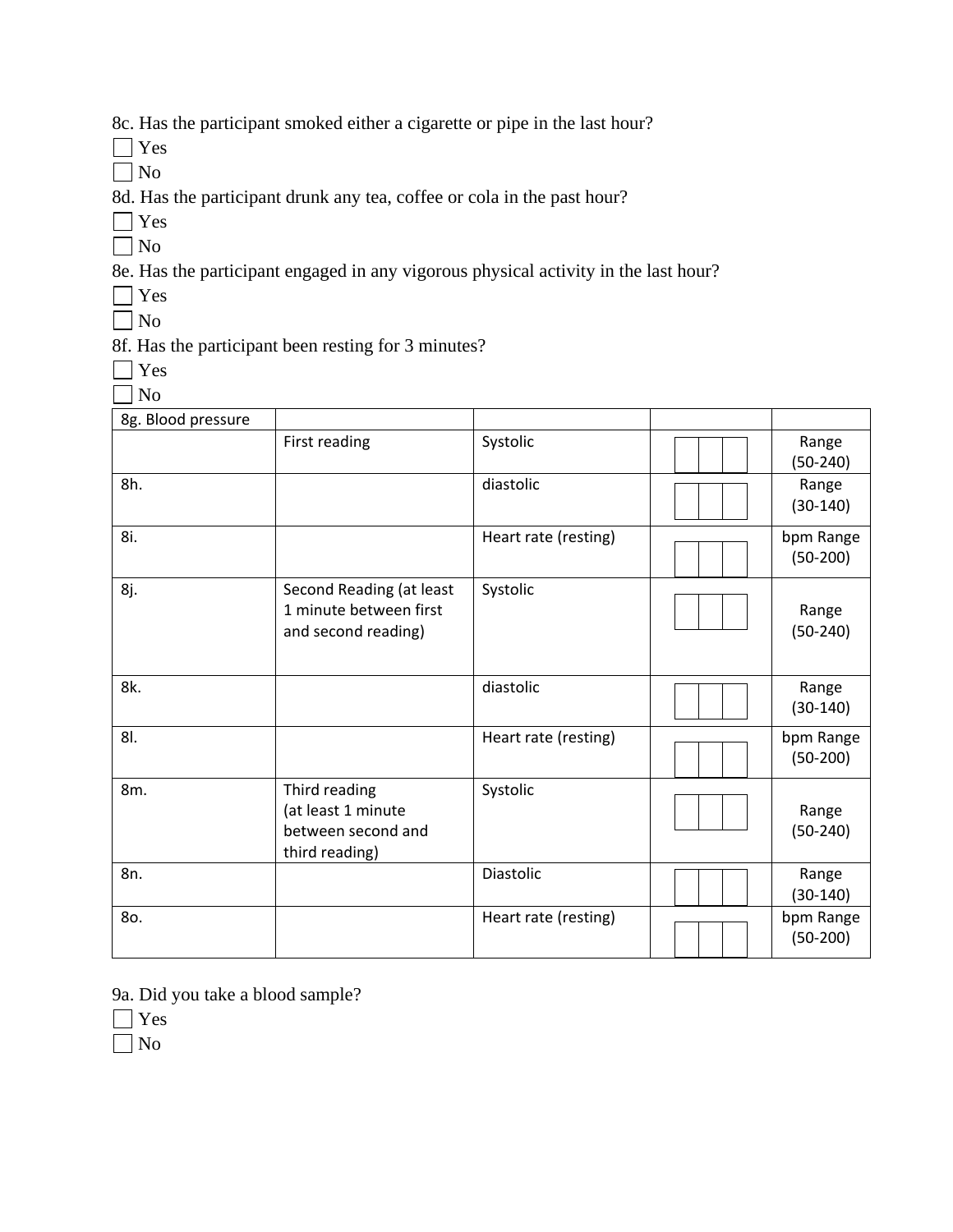9b. Is this sample fasting? (At least 6 hours)

Yes

 $\Box$  No

9c. Has a sample been stored?

Yes

No

10a. What was the participant's cardiovascular risk score at search?

%  $(>20\%)$ 10b. What date was this calculated? 11. Has an accelerometer been issued? Yes Accelerometer number No . / /

12. Does the patient have rheumatoid arthritis?  $\Box$  Yes  $\Box$  No

## **Biomedical data – Blood results**

| 1. Date of blood collection            |           |  |  |  |                              |  |                                 |  |  |
|----------------------------------------|-----------|--|--|--|------------------------------|--|---------------------------------|--|--|
| (dd/mm/yyyy)                           |           |  |  |  |                              |  |                                 |  |  |
|                                        | Value     |  |  |  | Units                        |  |                                 |  |  |
| 2a. Lipids (cholesterol total)         |           |  |  |  | mmol/L<br>(Range 0.1-15.0)   |  |                                 |  |  |
| 2b. Lipids (HDL cholesterol)           |           |  |  |  | mmol/L<br>(Range 0.1 - 10.0) |  |                                 |  |  |
| 2c. Lipids (LDL cholesterol)           |           |  |  |  |                              |  | mmol/L<br>(Range $0.1 - 10.0$ ) |  |  |
| 2d. Lipids (Triglycerides)             |           |  |  |  |                              |  | mmol/L<br>(Range 0.1 - 10.0)    |  |  |
| 2e. Lipids (Total Chol / HDL<br>Ratio) |           |  |  |  |                              |  | mmol/L<br>(Range 0.1 - 10.0)    |  |  |
| 3. Plasma Glucose                      | $\bullet$ |  |  |  |                              |  | mmol/L<br>(Range 3.0-10.0)      |  |  |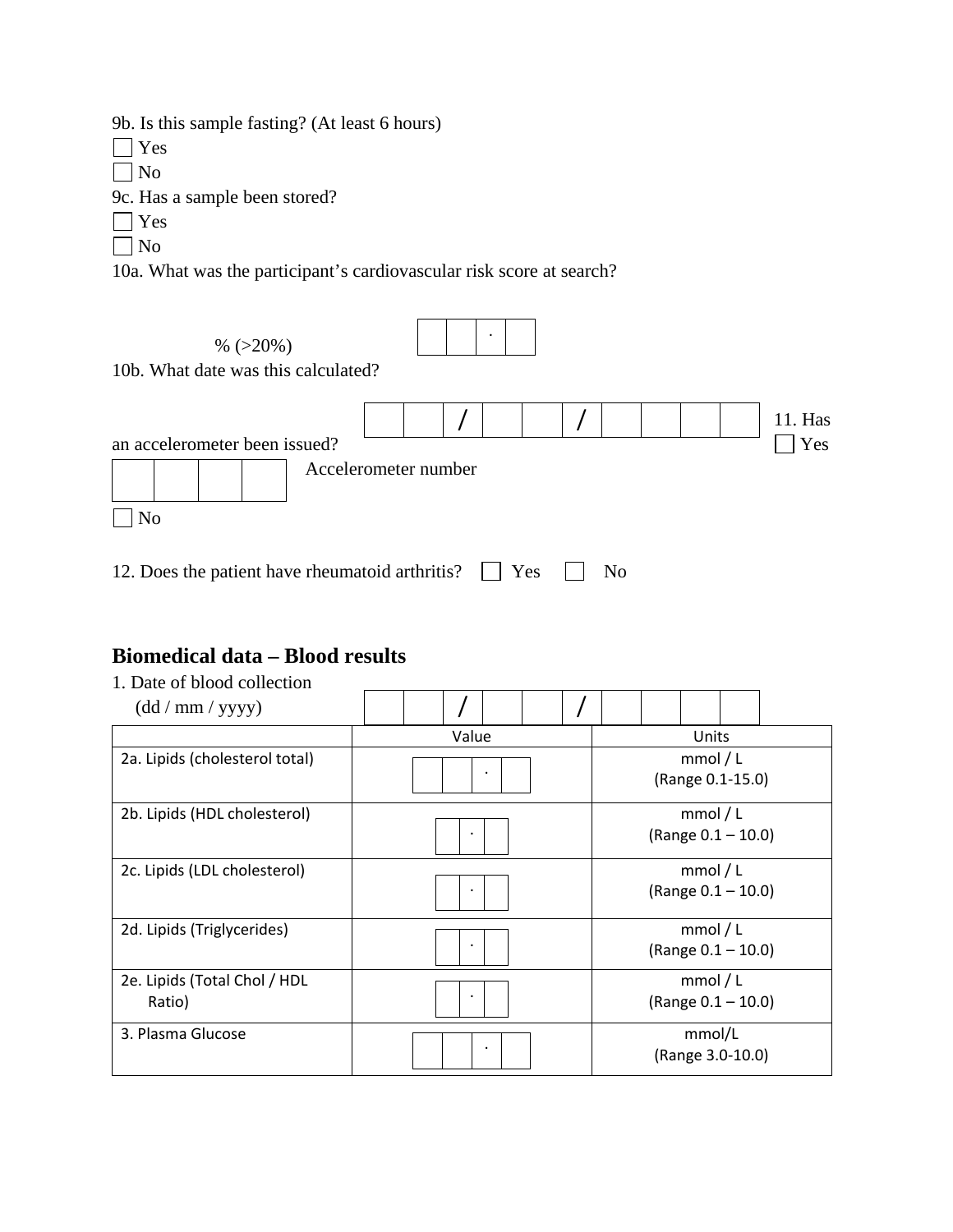| 4. HbA1cIFCC            | mmol / mol       |
|-------------------------|------------------|
| (haemoglobin + glucose) | (Range 20 – 128) |

5. QRISK2 score (10 year risk of heart attack or stroke)



6a. Has the participant returned their accelerometer?

Yes

 $\Box$  No

6b. Please enter the number of days the participant has greater than 600 minutes wear time.

days

6c. Please enter the number of days the participant has greater than 540 minutes

wear

time.

days

- 7. Based on the results of the QRISK and accelerometer, is the participant eligible to be randomised?
- Yes (Randomised)
- No (Not randomised)  $\blacksquare$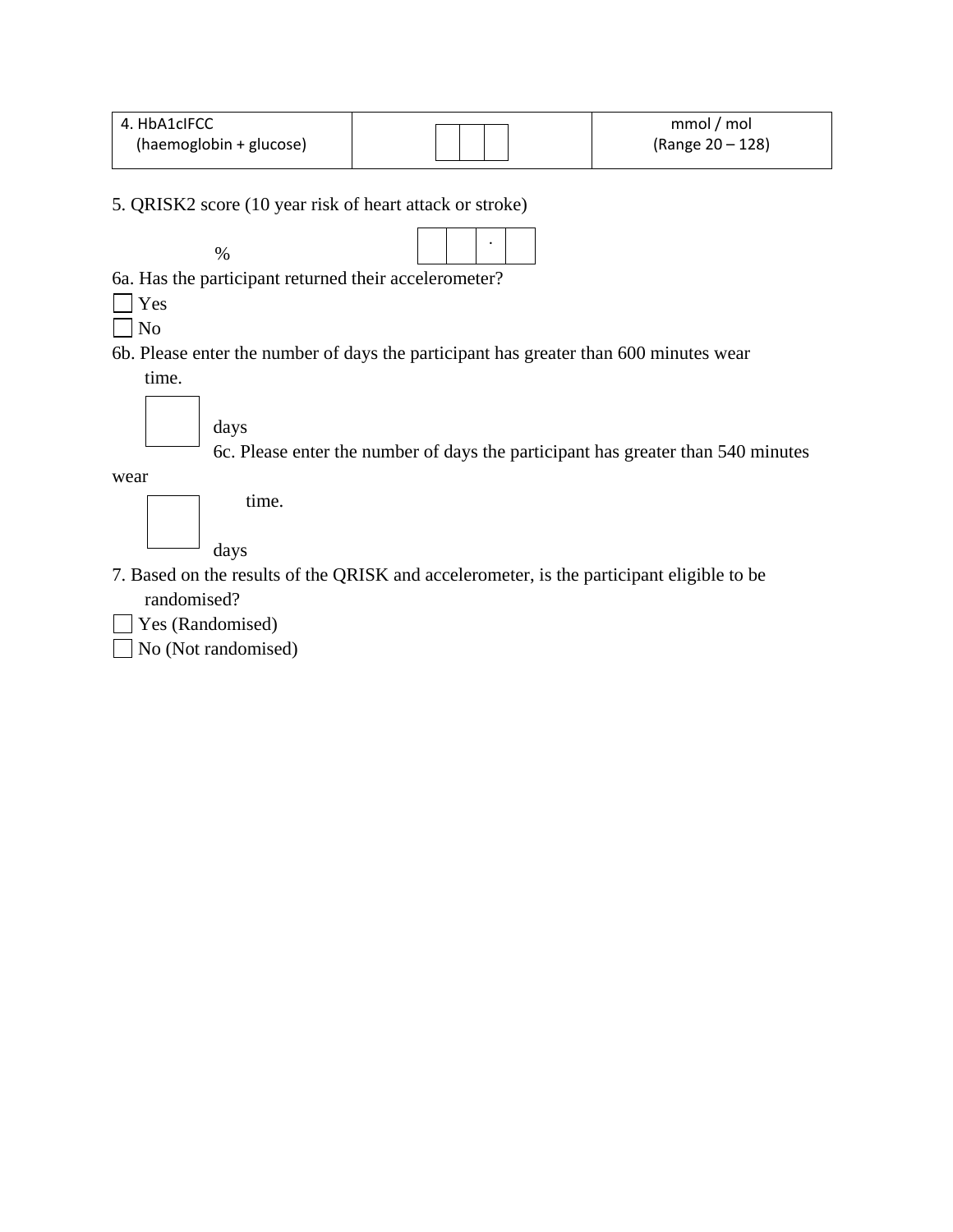# **Record of past intervention**

1. Have you ever taken part in a lifestyle intervention before?

| Yes (Go to $Q2$ )                                             |  |
|---------------------------------------------------------------|--|
| N <sub>0</sub>                                                |  |
| 2. When did you start the last intervention you took part in? |  |
| 3. When did you stop the last intervention you took           |  |
| part in?                                                      |  |
| If current, please enter today's month and year               |  |
| 3a. What was the main target of the intervention?             |  |
| Weight reduction                                              |  |
| Healthy eating                                                |  |
| Alcohol reduction                                             |  |
| Smoking cessation                                             |  |
| Walk for life                                                 |  |
| Exercise                                                      |  |
| Other                                                         |  |
|                                                               |  |
| 3b. If "other" for the question above, please specify:        |  |

| 4. Was the intervention private or provided through NHS?   |
|------------------------------------------------------------|
| Private                                                    |
| <b>NHS</b>                                                 |
| 5a. What was the main reason you stopped the intervention? |
| The course finished                                        |
| The free sessions had finished                             |
| Too expensive                                              |
| Did not have time                                          |
| Lost interest                                              |
| Too much commitment                                        |
| Injury                                                     |
| Weather                                                    |
| Embarrassment                                              |
| Other                                                      |
| 5b. If "other" for the question above, please specify:     |

\_\_\_\_\_\_\_\_\_\_\_\_\_\_\_\_\_\_\_\_\_\_\_\_\_\_\_\_\_\_\_\_\_\_\_\_\_\_\_\_\_\_\_\_\_\_\_\_\_\_\_\_\_\_\_\_\_\_\_\_\_\_\_\_\_\_\_\_\_\_\_\_\_\_ \_\_\_\_\_\_\_\_\_\_\_\_\_\_\_\_\_\_\_\_\_\_\_\_\_\_\_\_\_\_\_\_\_\_\_\_\_\_\_\_\_\_\_\_\_\_\_\_\_\_\_\_\_\_\_\_\_\_\_\_\_\_\_\_\_\_\_\_\_\_\_\_\_\_

\_\_\_\_\_\_\_\_\_\_\_\_\_\_\_\_\_\_\_\_\_\_\_\_\_\_\_\_\_\_\_\_\_\_\_\_\_\_\_\_\_\_\_\_\_\_\_\_\_\_\_\_\_\_\_\_\_\_\_\_\_\_\_\_\_\_\_\_\_\_\_\_\_\_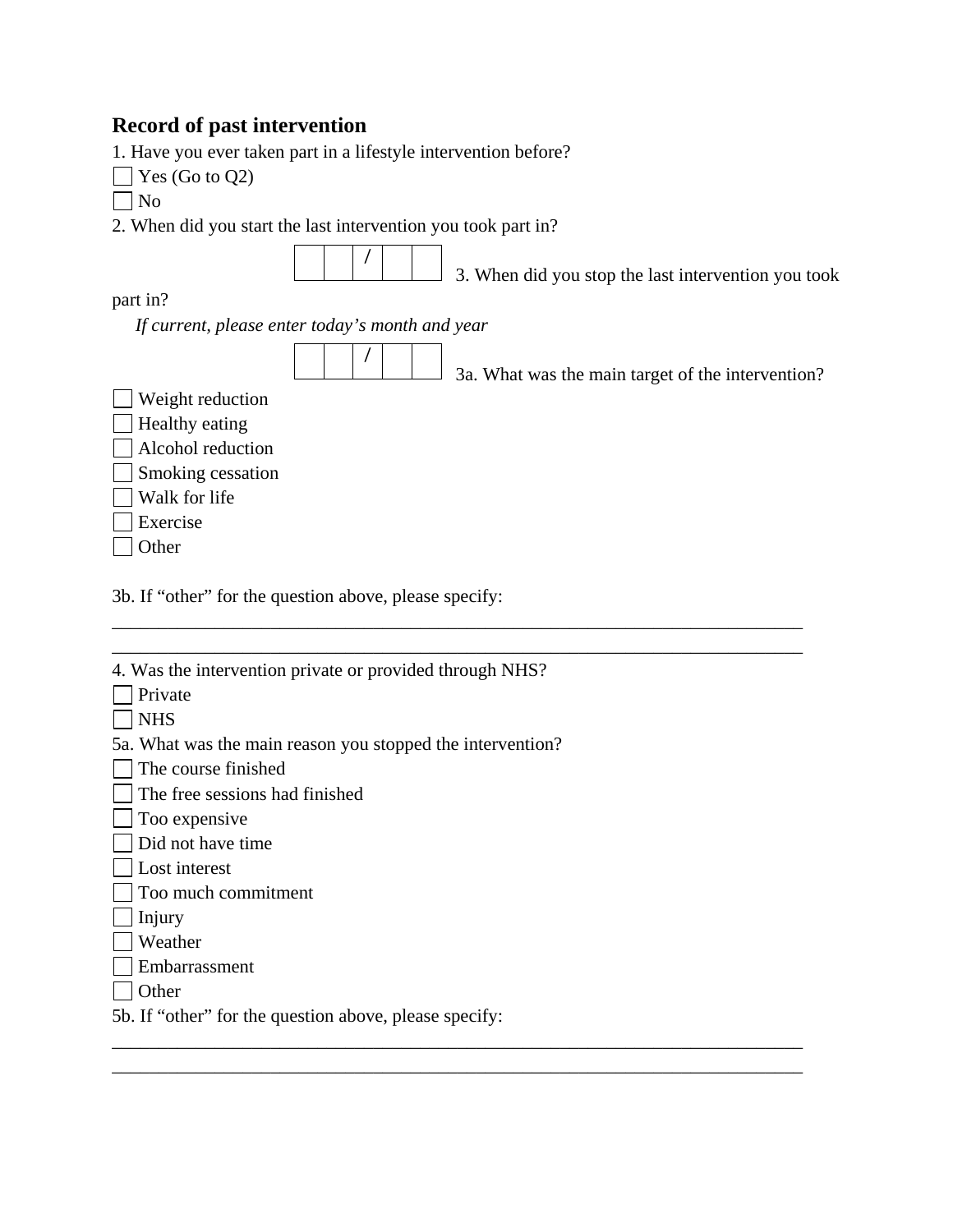## **Alcohol Use Disorder Identification Test (AUDIT)**

PATIENT: Because alcohol use can affect your health and can interfere with certain medications and treatments, it is important that we ask some questions about your use of alcohol. Your answers will remain confidential so please be honest. Place an X in one boy that best describes your answer to each question.

1. How often do you have a drink containing alcohol?

| Never                                                                                     |
|-------------------------------------------------------------------------------------------|
| Monthly or less                                                                           |
| 2-4 times a month                                                                         |
| 2-3 times a week                                                                          |
| 4 or more times a week                                                                    |
| 2. How many drinks containing alcohol do you have on a typical day when you are drinking? |
| $1$ or 2                                                                                  |
| 3 or 4                                                                                    |
| 5 or 6                                                                                    |
| $7$ to $9$                                                                                |
| $\Box$ 10 or more                                                                         |
| 3. How often do you have six or more drinks on one occasion?                              |
| $\blacksquare$ Never                                                                      |
| $\Box$ Less than monthly                                                                  |
| Monthly                                                                                   |
| Weekly                                                                                    |
| Daily or almost daily                                                                     |
| 4. How often during the last year have you found that you were not able to stop drinking  |
| once you had started?                                                                     |
| Never                                                                                     |
| $\perp$ Less than monthly                                                                 |
| Monthly                                                                                   |
| Weekly                                                                                    |
| Daily or almost daily                                                                     |
| 5. How often during the last year have you failed to do what was normally expected of you |
| because of drinking?                                                                      |
| Never                                                                                     |
| Less than monthly                                                                         |
| Monthly                                                                                   |
| Weekly                                                                                    |
| Daily or almost daily                                                                     |
| 6. How often during the last year have you needed a first drink in the morning to get     |
| yourself going after a heavy drinking session?                                            |
| Never                                                                                     |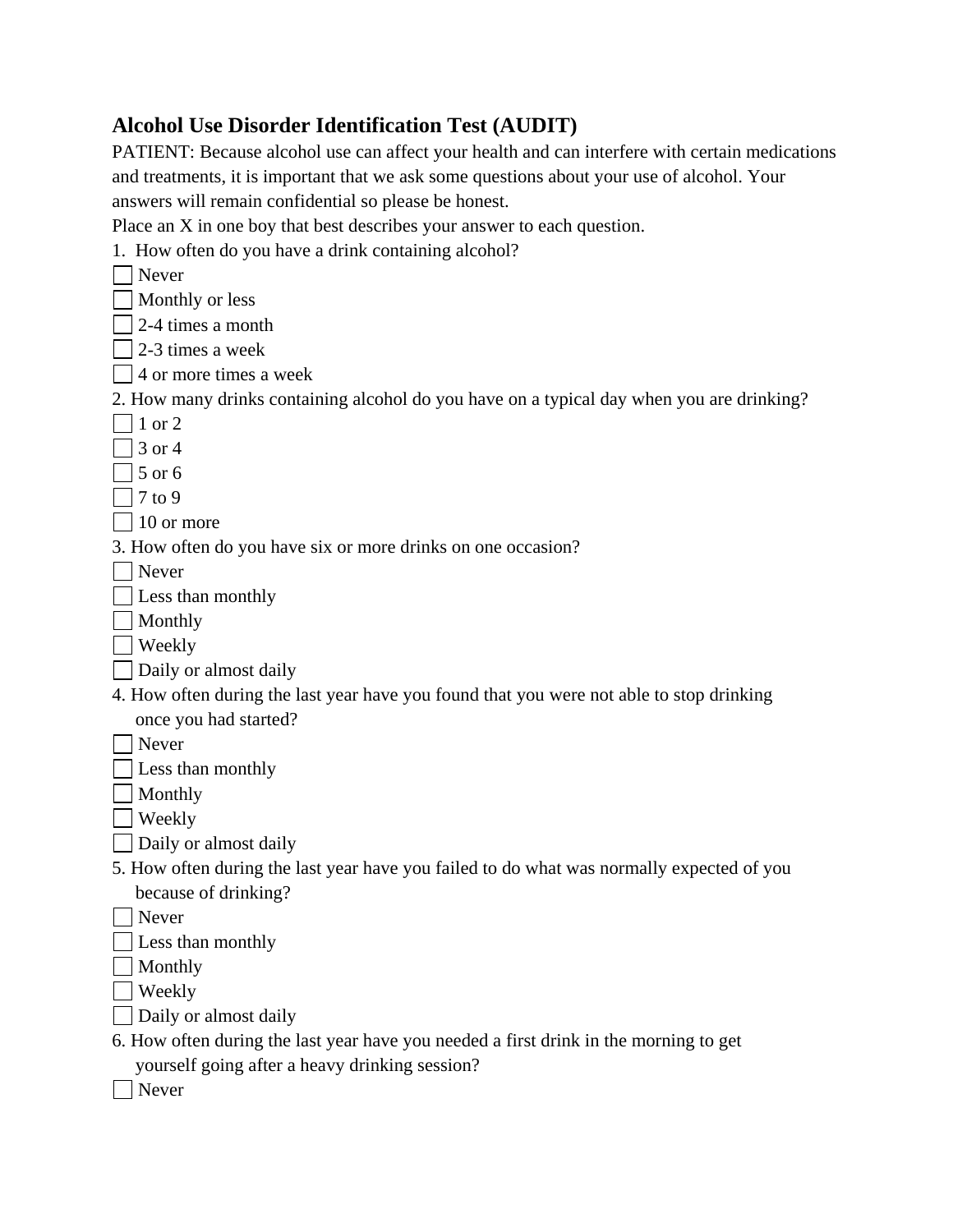| $\vert$ Less than monthly |
|---------------------------|
|---------------------------|

Monthly

Weekly

Daily or almost daily

7. How often during the last year have you had a feeling of guilt or remorse after drinking?

Never

 $\Box$  Less than monthly

**Monthly** 

**Weekly** 

- Daily or almost daily
- 8. How often during the last year have you been unable to remember what happened the night before because of your drinking?
- Never

 $\Box$  Less than monthly

Monthly

**■** Weekly

Daily or almost daily

9. Have you or someone else been injured because of your drinking?

 $\Box$  No

- $\Box$  Yes, but not in the last year
- $\Box$  Yes, during the last year
- 10. Has a relative, friend, doctor or other health care worker been concerned about your drinking or suggested you cut down?

 $\Box$  No

- $\Box$  Yes, but not in the last year
- $\Box$  Yes, during the last year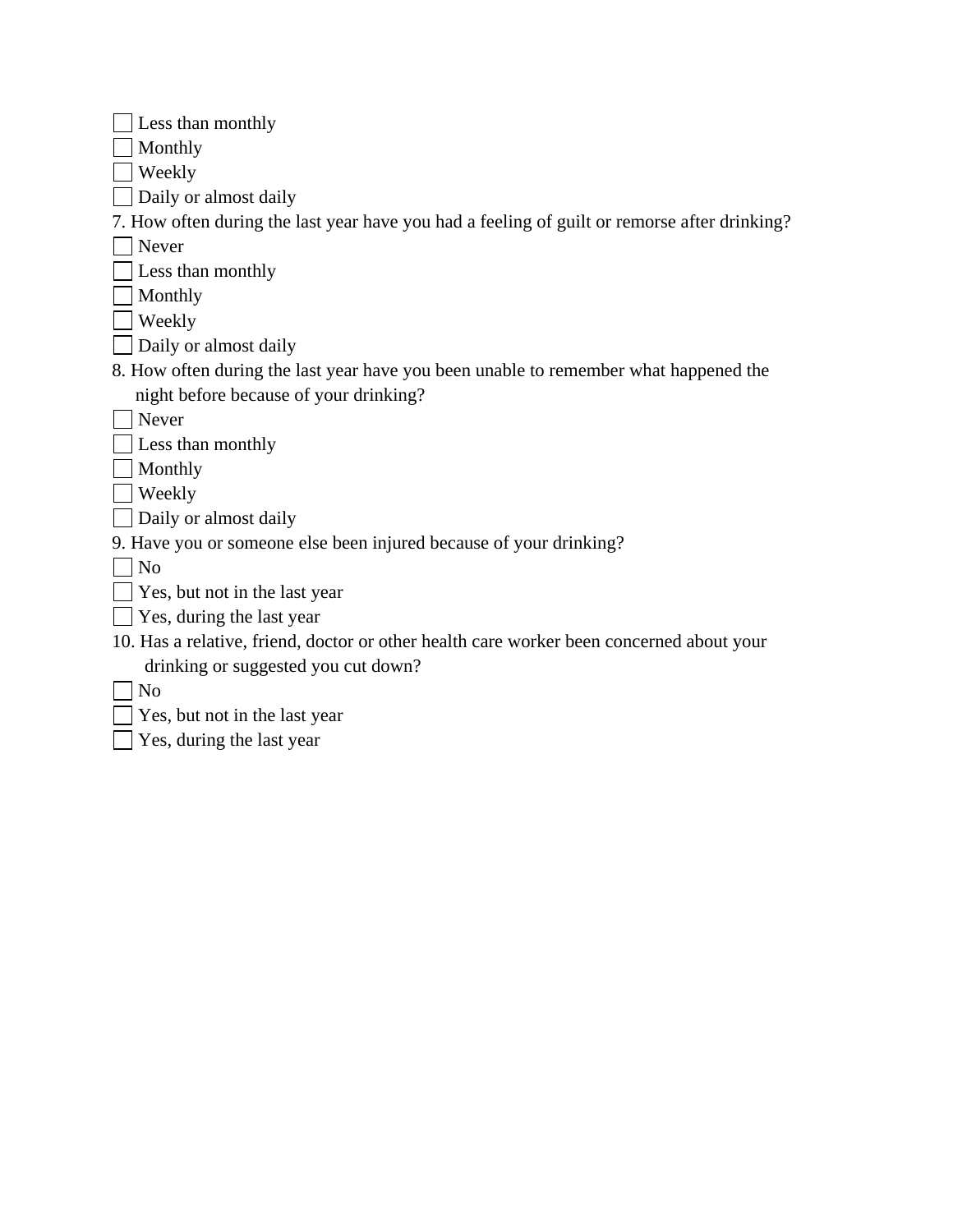### **Smoking Status**

1. What is your smoking status?

 $\Box$  Current (Go to Q2, 3, 4)

 $\Box$  Ex-smoker (Go to Q4, 5)

Never smoked

2. How many cigarettes do you smoke per day?



6. At follow up: Has your smoking status changed since your last visit?

- Yes
- No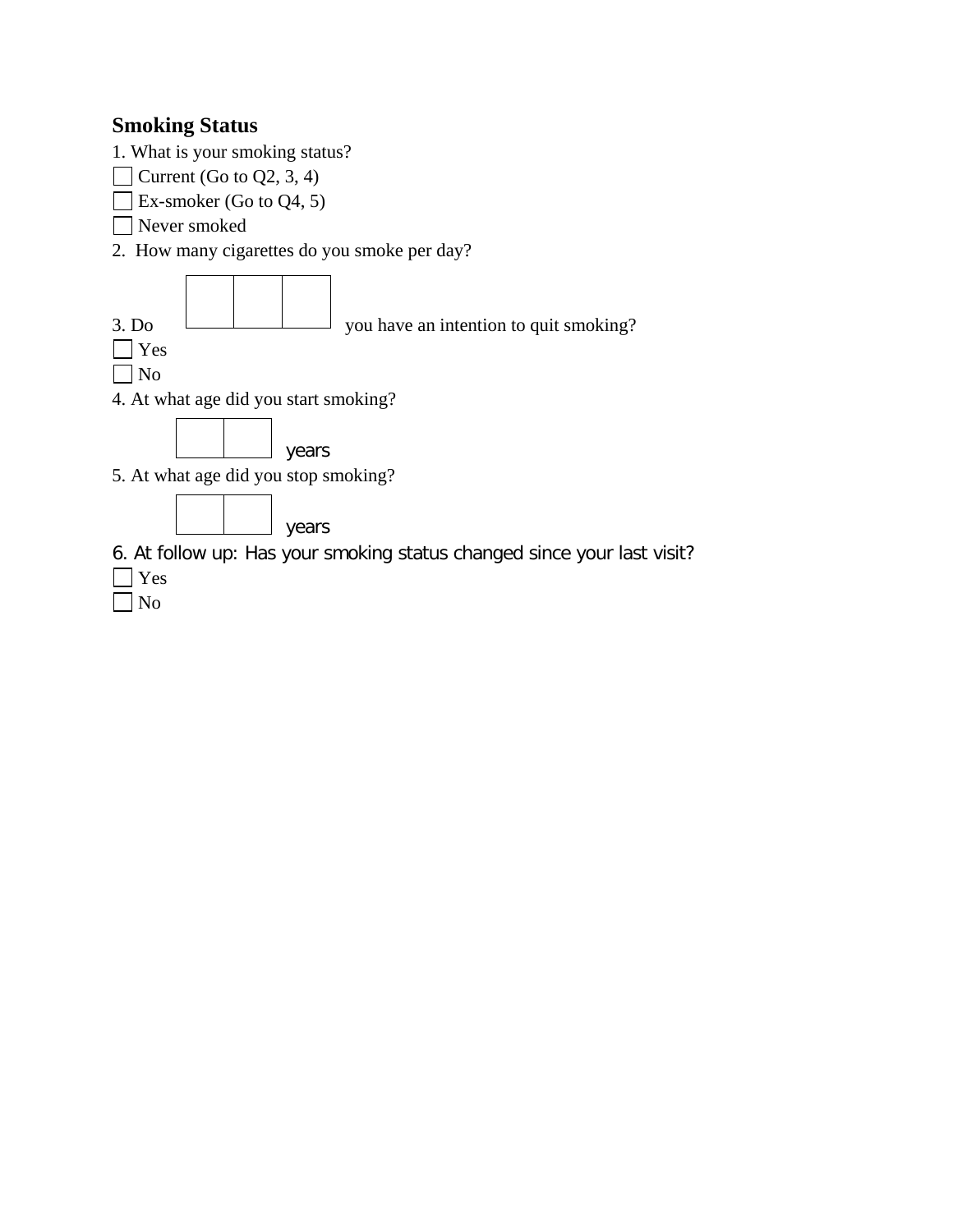# **Patient Health Questionnaire 9 (PHQ-9)**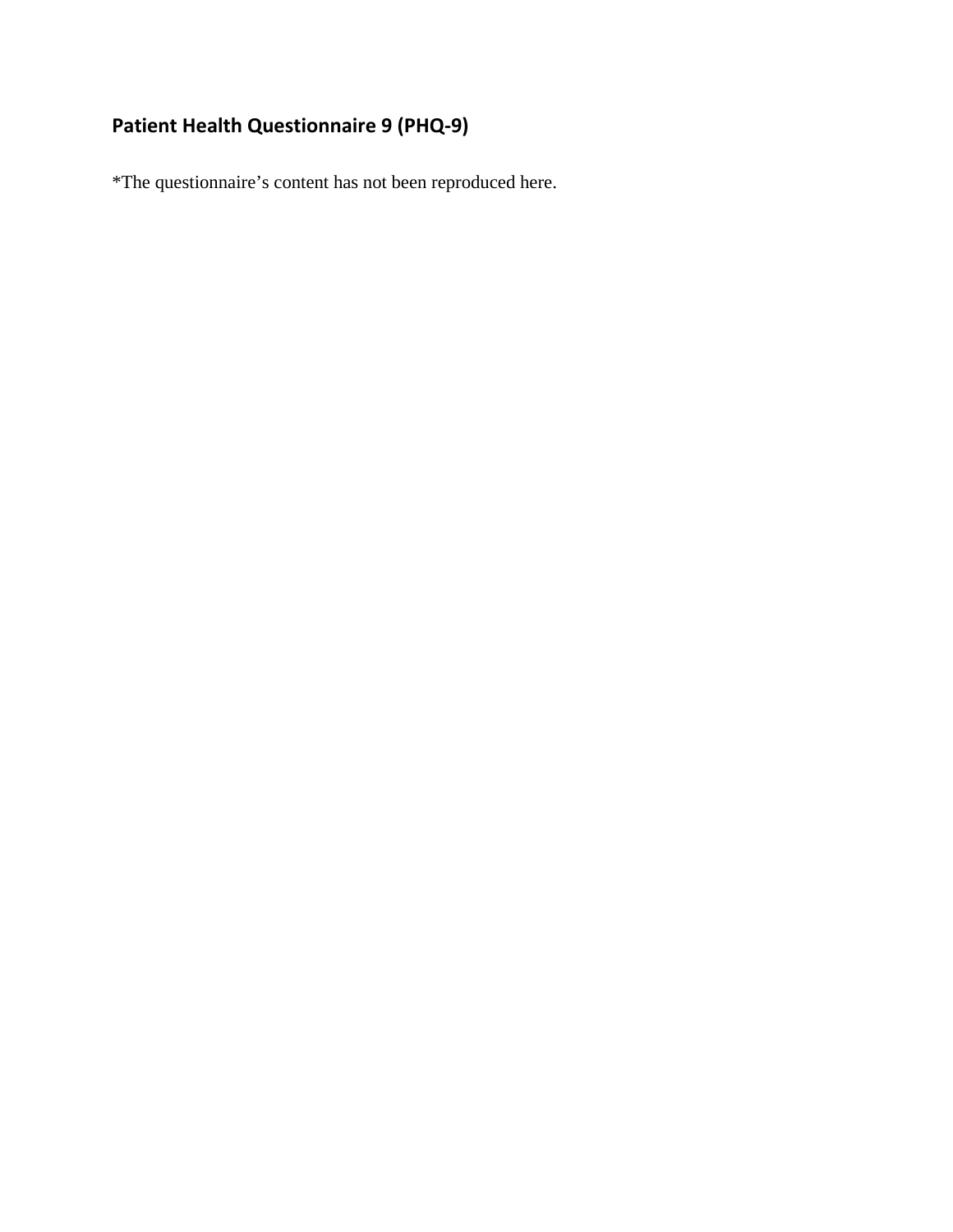# **General Practice Physical Activity Questionnaire (GPPAQ)**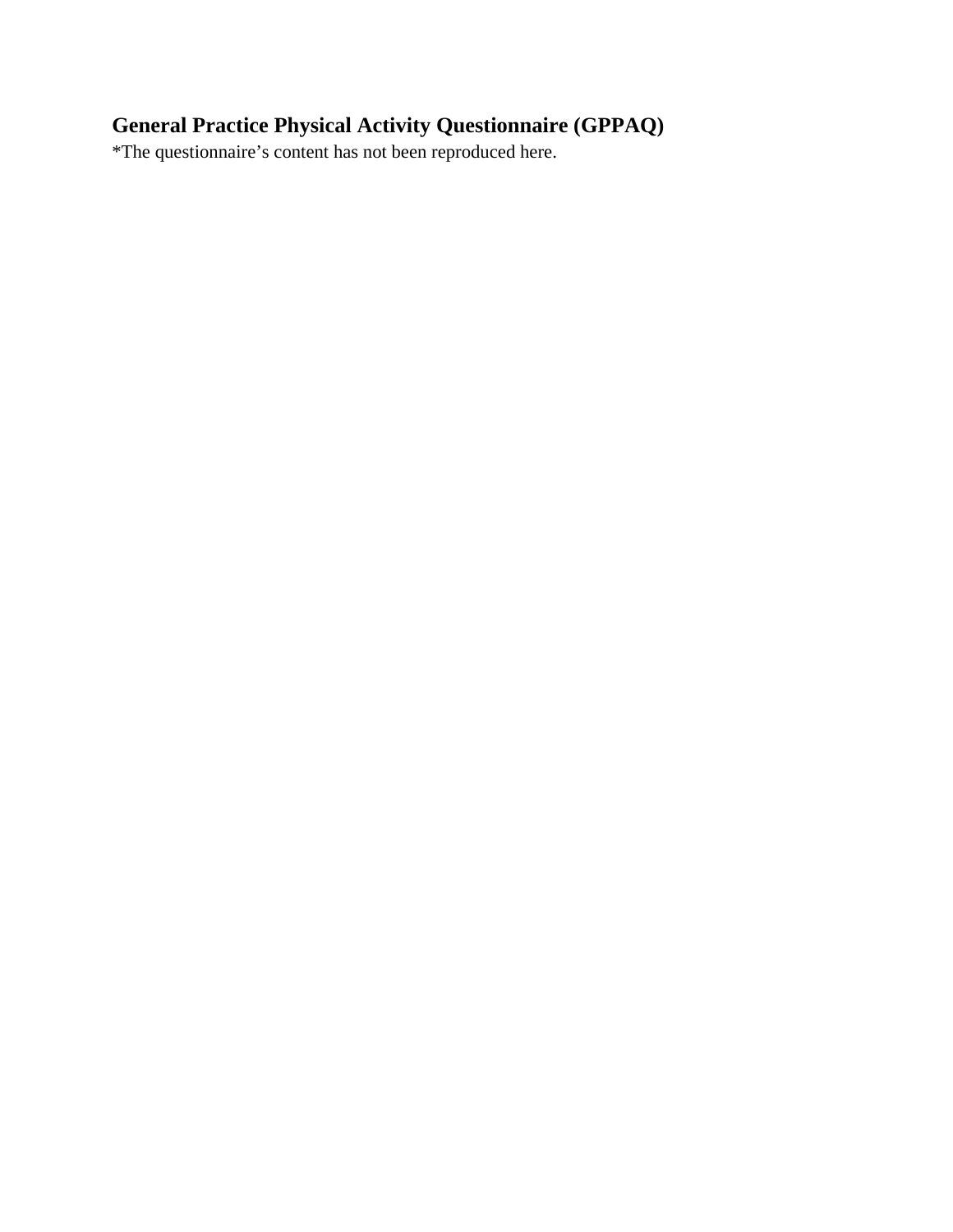# **International Physical Activity Questionnaire (IPAQ)**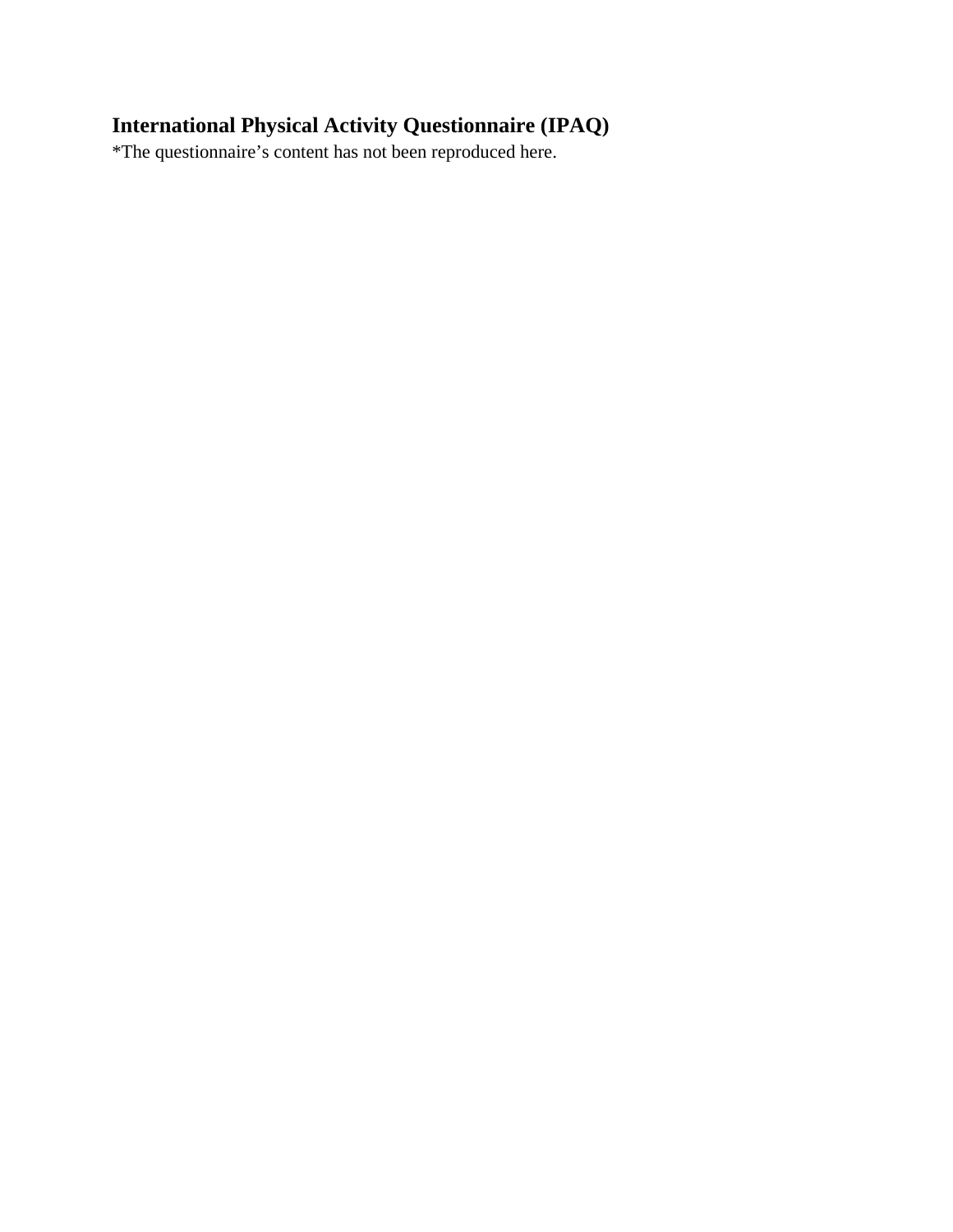# **Brief Illness Perception Questionnaire**

|                                                                       | 1. How much does having a high risk for CVD affect your life? |             |                                         |                               |                         |                   |          |                                                                                   |                                                                       |              |                                                                                  |                                      |
|-----------------------------------------------------------------------|---------------------------------------------------------------|-------------|-----------------------------------------|-------------------------------|-------------------------|-------------------|----------|-----------------------------------------------------------------------------------|-----------------------------------------------------------------------|--------------|----------------------------------------------------------------------------------|--------------------------------------|
| No effect<br>at all                                                   | $\square 0$                                                   | $\square$ 1 |                                         | $\square$ $\square$ $\square$ |                         | $\Box 4$ $\Box 5$ | $\Box 6$ | $\Box$ 7                                                                          | $\square$ 8                                                           | $\square$    | $\square$ 10                                                                     | Severely<br>affects my<br>life       |
| 2. How long do you think having a high risk for CVD will last?        |                                                               |             |                                         |                               |                         |                   |          |                                                                                   |                                                                       |              |                                                                                  |                                      |
| A very<br>short time                                                  | $\square$ 1                                                   |             | $\square$ $\square$ $\square$ $\square$ |                               | $\square 4$ $\square 5$ | $\Box 6$          | $\Box$ 7 | $\square$ 8                                                                       | $\square$                                                             | $\square$ 10 |                                                                                  | Forever                              |
|                                                                       |                                                               |             |                                         |                               |                         |                   |          |                                                                                   | 3. How much control do you feel you have over your high risk for CVD? |              |                                                                                  |                                      |
| Absolutel<br>y no                                                     | $\square$ 1                                                   |             | $\square$ $\square$ $\square$           |                               | $\Box 4$ $\Box 5$       | $\Box 6$          | $\Box$ 7 | Ω8                                                                                | $\square$                                                             | $\square$ 10 |                                                                                  | Extreme<br>amount of<br>control      |
|                                                                       |                                                               |             |                                         |                               |                         |                   |          |                                                                                   |                                                                       |              | 4. How much do you think your treatment can help lower your high risk for CVD?   |                                      |
| Not at all                                                            | $\square 0$                                                   | $\square$ 1 |                                         | $\square$ $\square$ $\square$ | □4 □5                   |                   | $\Box 6$ | $\square$ 7                                                                       | $\square$ 8                                                           | $\square$    | $\square$ 10                                                                     | Extremel<br>y helpful                |
|                                                                       |                                                               |             |                                         |                               |                         |                   |          |                                                                                   |                                                                       |              | 5. How much do you experience symptoms related to having a high risk for CVD?    |                                      |
| N <sub>0</sub><br>symptoms                                            | $\square 0$                                                   | □1          | $\square$ $\square$ $\square$           |                               | $\square 4$ $\square 5$ |                   | $\Box 6$ | 07                                                                                | $\square$ 8                                                           | $\square$    | $\square$ 10                                                                     | Many<br>severe                       |
| at all<br>U. LOW CONCEPTIED are you about having a high risk for CVD? |                                                               |             |                                         |                               |                         |                   |          |                                                                                   |                                                                       |              |                                                                                  | symptoms                             |
| Not at all<br>concerned                                               | $\square 0$                                                   | $\square$ 1 | $\square$ $\square$ $\square$           |                               | □4 □5                   |                   | $\Box 6$ | $\Box$ 7                                                                          | $\square$ 8                                                           | $\square$    | $\square$ 10                                                                     | Extremel<br>y                        |
|                                                                       |                                                               |             |                                         |                               |                         |                   |          |                                                                                   |                                                                       |              | 7. How well do you feel you understand what having a high risk for CVD means?    |                                      |
| Don't<br>understand<br>at all                                         | $\square$ 1<br>make you angry, scared, upset or depressed?)   | $\Box$ 2    | $\square$ 3                             | $\Box 4$ $\Box 5$             |                         | $\Box 6$          | $\Box$ 7 | $\square$ 8                                                                       | $\square$                                                             | $\square$ 10 | w much does having a high risk for CVD affect you emotionally? (e.g. does        | Understand<br>very clearly           |
| Not at all<br>affected<br>emotionally                                 |                                                               |             |                                         |                               |                         |                   |          | $\Box$ 2 $\Box$ 3 $\Box$ 4 $\Box$ 5 $\Box$ 6 $\Box$ 7 $\Box$ 8 $\Box$ 9 $\Box$ 10 |                                                                       |              | list in rank-order the three most important factors that you believe causeu your | Extremely<br>affected<br>emotionally |
|                                                                       | high risk for CVD. The most important causes for me:          |             |                                         |                               |                         |                   |          |                                                                                   |                                                                       |              |                                                                                  |                                      |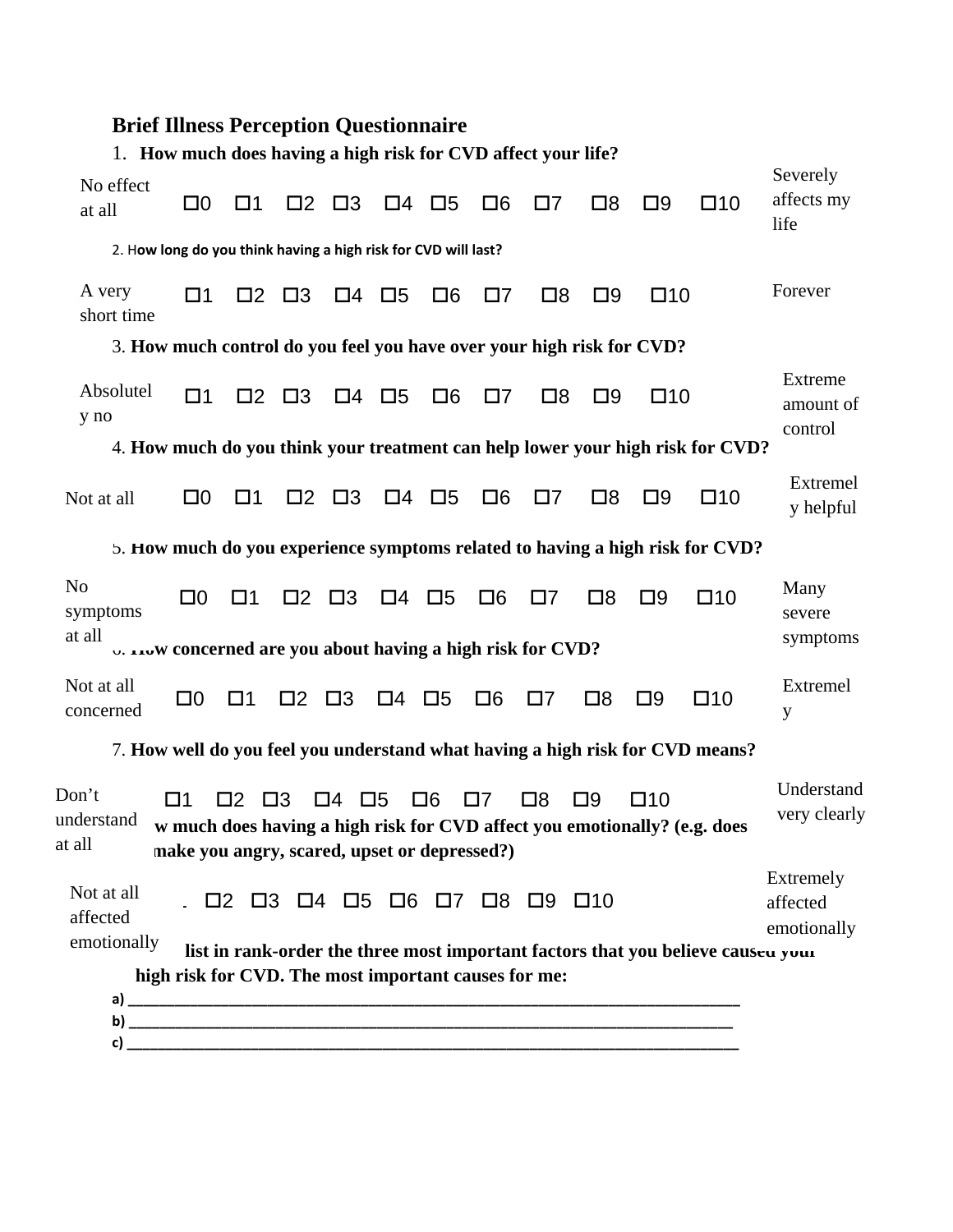## **Self-efficacy scale - exercise**

How confident are you right now that you could exercise three times per week for 20 minutes if:

## 1. **The weather was bothering you**

| <b>Not</b><br>confident |                 | $\square$ 1                | $\square$               | $\square$ 3                                  | $\square 4$ | $\square 5$ | $\square 6$ | $\square 7$ | $\square$   | $\square$ | $\square$ 10 | Very<br>confident |
|-------------------------|-----------------|----------------------------|-------------------------|----------------------------------------------|-------------|-------------|-------------|-------------|-------------|-----------|--------------|-------------------|
|                         |                 |                            |                         | 2. You were bored by the program or activity |             |             |             |             |             |           |              |                   |
| <b>Not</b><br>confident |                 | $\square$ 1                | $\square$               | $\square$ 3                                  | $\square 4$ | $\square 5$ | $\Box 6$    | $\square$ 7 | $\square$   | $\square$ | $\square$ 10 | Very<br>confident |
|                         |                 |                            |                         | 3. You felt pain when exercising             |             |             |             |             |             |           |              |                   |
| <b>Not</b><br>confident |                 | $\square$ 1                | $\square$               | $\square$ 3                                  | $\square 4$ | $\square 5$ | $\Box 6$    | $\square$ 7 | $\square$   | $\square$ | $\square$ 10 | Very<br>confident |
|                         |                 |                            |                         | 4. You had to exercise alone                 |             |             |             |             |             |           |              |                   |
| <b>Not</b><br>confident |                 | $\mathbf 0$<br>$\square$ 1 | $\square$               | $\square$ 3                                  | $\Box 4$    | $\square 5$ | $\Box 6$    | $\Box$ 7    | $\square$   | $\square$ | $\square$ 10 | Very<br>confident |
|                         |                 |                            | 5. You did not enjoy it |                                              |             |             |             |             |             |           |              |                   |
| <b>Not</b><br>confident |                 | $\square$ 1                | $\square$               | $\square$ 3                                  | $\square 4$ | $\square 5$ | $\Box 6$    | $\square$ 7 | $\square$   | $\square$ | $\square$ 10 | Very<br>confident |
|                         |                 |                            |                         | 6. You were too busy with other activities   |             |             |             |             |             |           |              |                   |
| <b>Not</b><br>confident |                 | $\square$ 1                | $\square$               | $\square$ 3                                  | $\square 4$ | $\square 5$ | $\Box 6$    | $\square$ 7 | $\square$   | $\square$ | $\square$ 10 | Very<br>confident |
|                         |                 | 7. You felt tired          |                         |                                              |             |             |             |             |             |           |              |                   |
| <b>Not</b><br>confident |                 | $\square$ 1                | $\square$               | $\square$ 3                                  | $\square 4$ | $\square 5$ | $\Box 6$    | $\square$ 7 | $\square$   | $\square$ | $\square$ 10 | Very<br>confident |
|                         |                 |                            | 8. You felt stressed    |                                              |             |             |             |             |             |           |              |                   |
| <b>Not</b>              |                 | $\square$ 1                | $\square$               | $\square$ 3                                  | $\Box 4$    | $\square$   | $\square 6$ | $\square$ 7 | $\square$ 8 | $\square$ | $\square$ 10 | Very<br>confident |
| confident               | $\mathcal{L}$ . |                            | You felt depressed      |                                              |             |             |             |             |             |           |              |                   |
| <b>Not</b>              |                 |                            |                         |                                              |             |             |             |             |             |           |              | Very<br>confident |

confident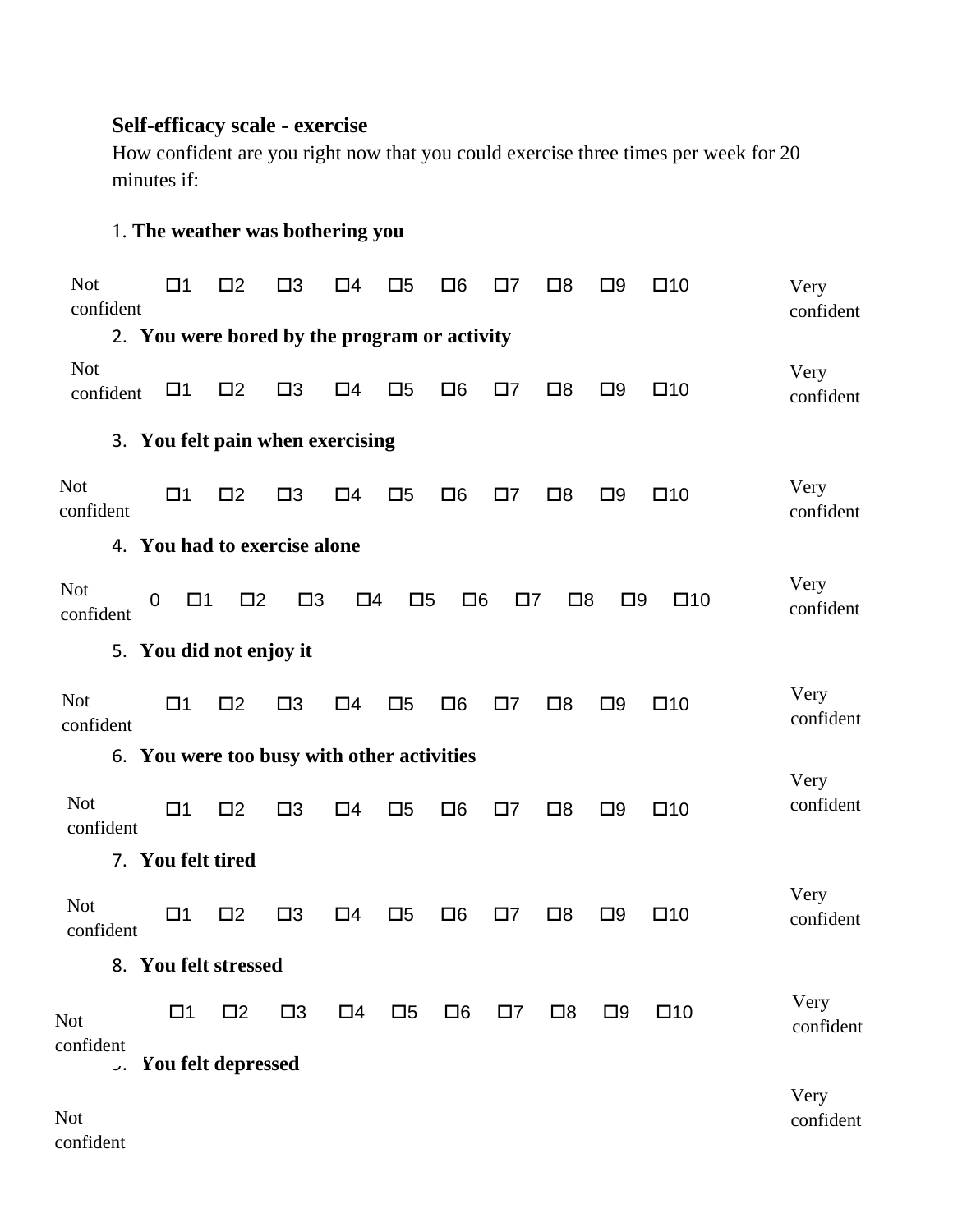$\Box$ 0  $\Box$ 1  $\Box$ 2  $\Box$ 3  $\Box$ 4  $\Box$ 5  $\Box$ 6  $\Box$ 7  $\Box$ 8  $\Box$ 9  $\Box$ 10

### **Self-efficacy scale - diet**

How confident are you right now that you could follow a healthy diet (high in fruit, vegetables and wholegrains; low in saturated fat, sugar and salt) if:

### 1. **You were feeling bored and restless**

| <b>Not</b><br>confident | Π1                         | $\square$                                           | $\square$ 3 | $\Box 4$    | $\square 5$ | $\square 6$ | $\square$ 7 | $\square$ 8 | $\square$ | $\square$ 10 | Very<br>confident |
|-------------------------|----------------------------|-----------------------------------------------------|-------------|-------------|-------------|-------------|-------------|-------------|-----------|--------------|-------------------|
|                         |                            | 2. You were eating with friends                     |             |             |             |             |             |             |           |              |                   |
| <b>Not</b><br>confident | $\square$ 1                | $\square$                                           | $\square$ 3 | $\Box 4$    | $\square 5$ | $\Box 6$    | $\square$ 7 | $\square$   | $\square$ | $\square$ 10 | Very<br>confident |
|                         |                            | 3. You were feeling angry                           |             |             |             |             |             |             |           |              |                   |
| <b>Not</b><br>confident | $\square$ 1                | $\square$                                           | $\square$ 3 | $\square 4$ | $\square 5$ | $\Box 6$    | $\square$ 7 | $\square$   | $\square$ | $\square$ 10 | Very<br>confident |
|                         |                            | 4. You were feeling depressed                       |             |             |             |             |             |             |           |              |                   |
| <b>Not</b><br>confident | $\mathbf 0$<br>$\square$ 1 | $\square$                                           | $\square$ 3 | $\square 4$ | $\square 5$ | $\Box 6$    | $\square$ 7 | $\square$   | $\square$ | $\square$ 10 | Very<br>confident |
|                         |                            | 5. You were eating at a party or celebration        |             |             |             |             |             |             |           |              |                   |
| <b>Not</b><br>confident | $\square$ 1                | $\square$                                           | $\square$ 3 | $\Box 4$    | $\square 5$ | $\Box 6$    | $\square$ 7 | $\square$   | $\square$ | $\square$ 10 | Very<br>confident |
|                         |                            | 6. You were on holiday                              |             |             |             |             |             |             |           |              |                   |
| <b>Not</b><br>confident | $\square$ 1                | $\square$                                           | $\square$ 3 | $\square$ 4 | $\square 5$ | $\square 6$ | $\square$ 7 | $\square$   | $\square$ | $\square$ 10 | Very<br>confident |
|                         |                            | 7. You were busy and unable to have a sit-down meal |             |             |             |             |             |             |           |              |                   |
| <b>Not</b><br>confident | $\square$ 1                | $\square$                                           | $\square$ 3 | $\Box 4$    | $\square 5$ | $\Box 6$    | $\square$ 7 | $\square$   | $\square$ | $\square$ 10 | Very<br>confident |

8. **You were bored by your diet and wanted some variety**

Very confident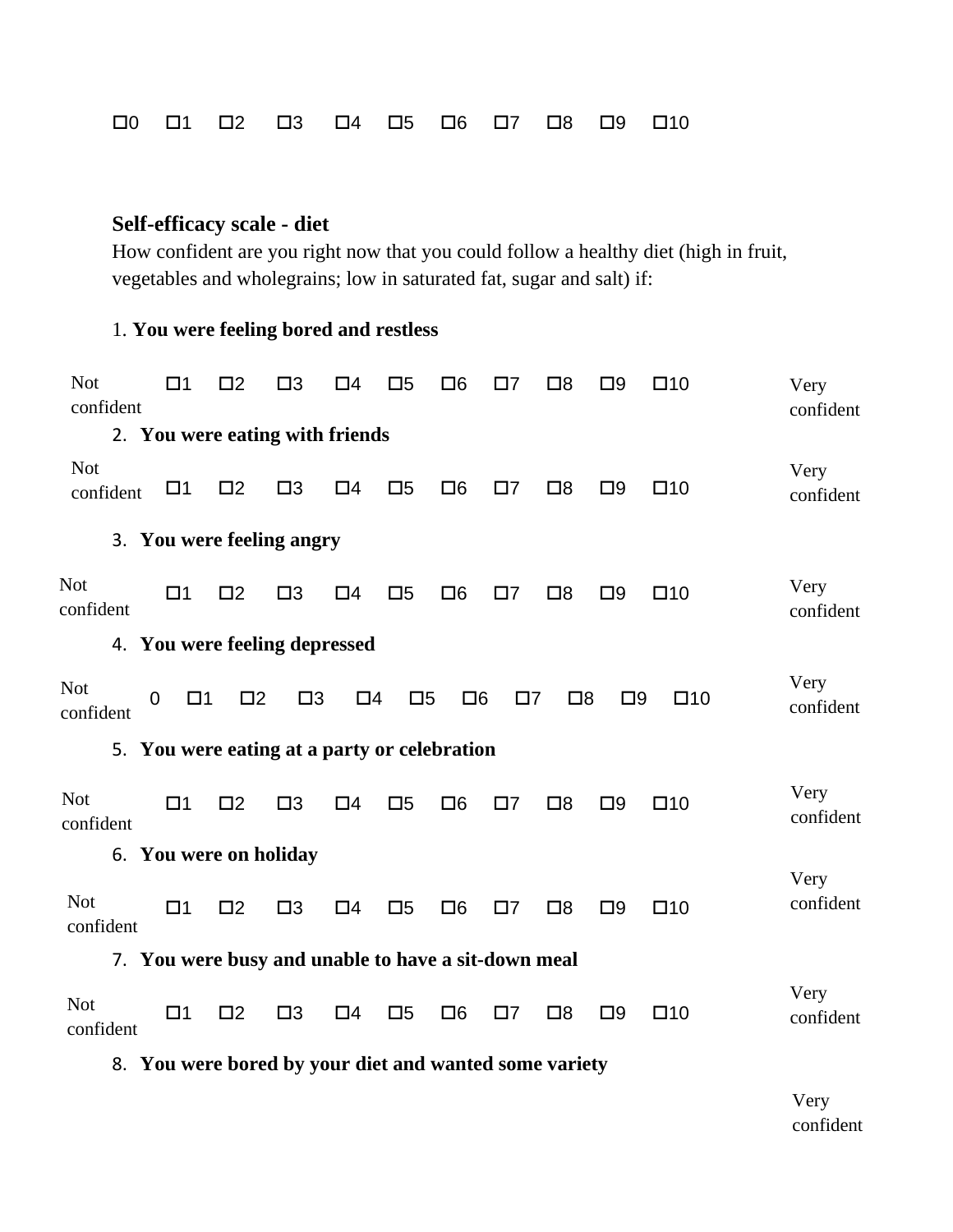| <b>Not</b>              | $\Box$ 1                                |          | $\square$ 2 $\square$ 3 | $\Box 4$ $\Box 5$ $\Box 6$ $\Box 7$ |  |                         |          | $\square$ 8 $\square$ 9 | $\Box$ 10 |                   |
|-------------------------|-----------------------------------------|----------|-------------------------|-------------------------------------|--|-------------------------|----------|-------------------------|-----------|-------------------|
| confident               | <b>J.</b> You were cooking for yourself |          |                         |                                     |  |                         |          |                         |           |                   |
| <b>Not</b><br>confident | l 11                                    | $\Box$ 2 | $\square$ 3             | 口4 口5                               |  | $\square 6$ $\square 7$ | $\Box$ 8 | $\Box$ 9                | $\Box$ 10 | Very<br>confident |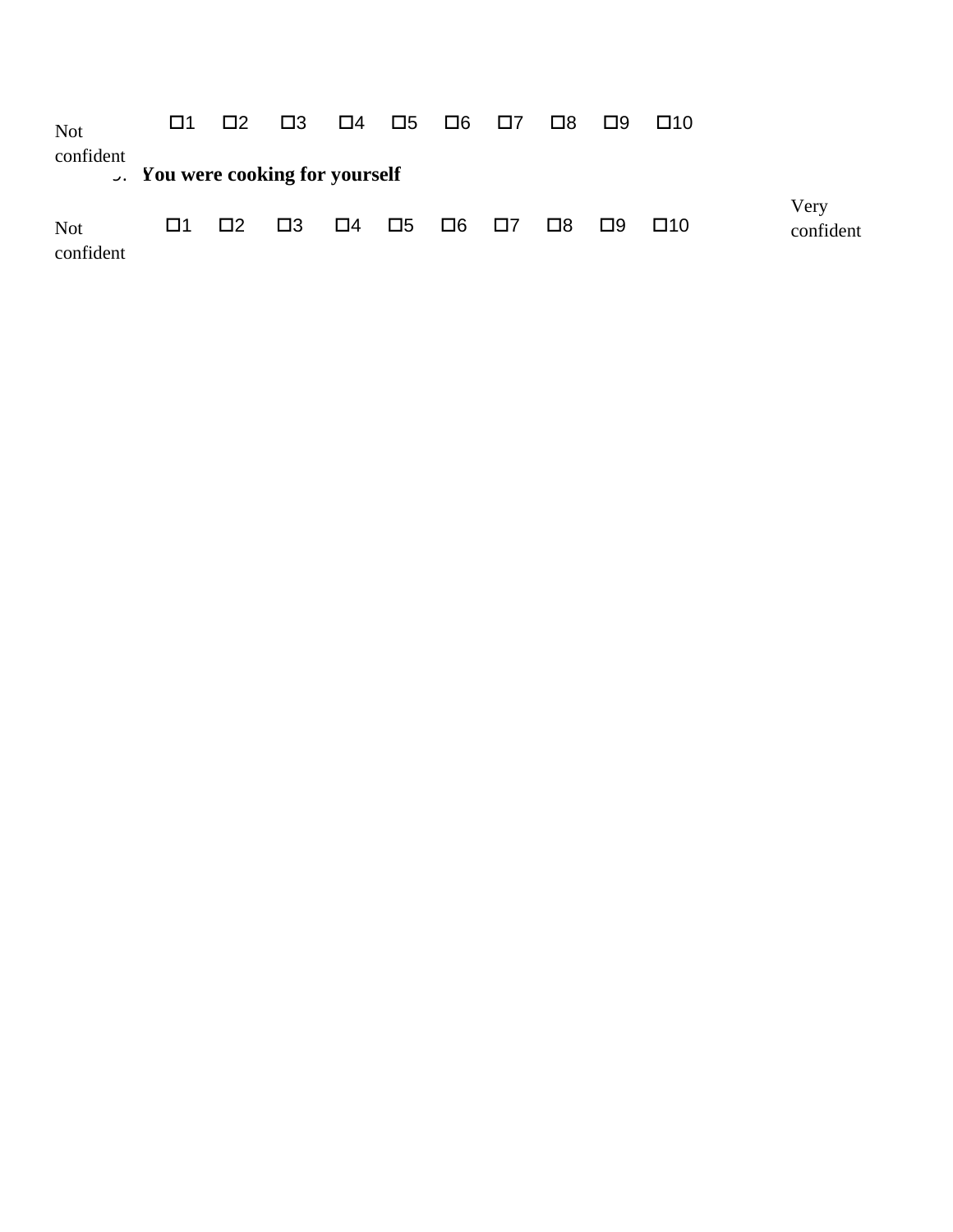| DAY: 1.2 3 4 5 6 DATE RECALLED: |      | DAY OF WEEK RECALLED:<br>$\mathcal{L}$ |       | <b>START TIME:</b> |         |                        | hrs (24 hour clock) |           |
|---------------------------------|------|----------------------------------------|-------|--------------------|---------|------------------------|---------------------|-----------|
| <b>Quick list</b><br>Ⅳ          | Time | Food/Drink description & preparation   | Brand | Amount<br>(P/H/W)  | (P/H/W) | Leftovers<br>Food code | Portion<br>code     | ${\sf N}$ |
|                                 |      |                                        |       |                    |         |                        |                     |           |
|                                 |      |                                        |       |                    |         |                        |                     |           |
|                                 |      |                                        |       |                    |         |                        |                     |           |
|                                 |      |                                        |       |                    |         |                        |                     |           |
|                                 |      |                                        |       |                    |         |                        |                     |           |
|                                 |      |                                        |       |                    |         |                        |                     |           |
|                                 |      |                                        |       |                    |         |                        |                     |           |
|                                 |      |                                        |       |                    |         |                        |                     |           |
|                                 |      |                                        |       |                    |         |                        |                     |           |
|                                 |      |                                        |       |                    |         |                        |                     |           |
|                                 |      |                                        |       |                    |         |                        |                     |           |
|                                 |      |                                        |       |                    |         |                        |                     |           |
|                                 |      |                                        |       |                    |         |                        |                     |           |
|                                 |      |                                        |       |                    |         |                        |                     |           |
|                                 |      |                                        |       |                    |         |                        |                     |           |
|                                 |      |                                        |       |                    |         |                        |                     |           |
|                                 |      |                                        |       |                    |         |                        |                     |           |
|                                 |      |                                        |       |                    |         |                        |                     |           |
|                                 |      |                                        |       |                    |         |                        |                     |           |
|                                 |      |                                        |       |                    |         |                        |                     |           |
|                                 |      |                                        |       |                    |         |                        |                     |           |
|                                 |      |                                        |       |                    |         |                        |                     |           |
|                                 |      |                                        |       |                    |         |                        |                     |           |
|                                 |      |                                        |       |                    |         |                        |                     |           |
|                                 |      |                                        |       |                    |         |                        |                     |           |
|                                 |      |                                        |       |                    |         |                        |                     |           |
|                                 |      |                                        |       |                    |         |                        |                     |           |
|                                 |      |                                        |       |                    |         |                        |                     |           |
|                                 |      |                                        |       |                    |         |                        |                     |           |
|                                 |      |                                        |       |                    |         |                        |                     |           |
|                                 |      |                                        |       |                    |         |                        |                     |           |
|                                 |      |                                        |       |                    |         |                        |                     |           |
|                                 |      |                                        |       |                    |         |                        |                     |           |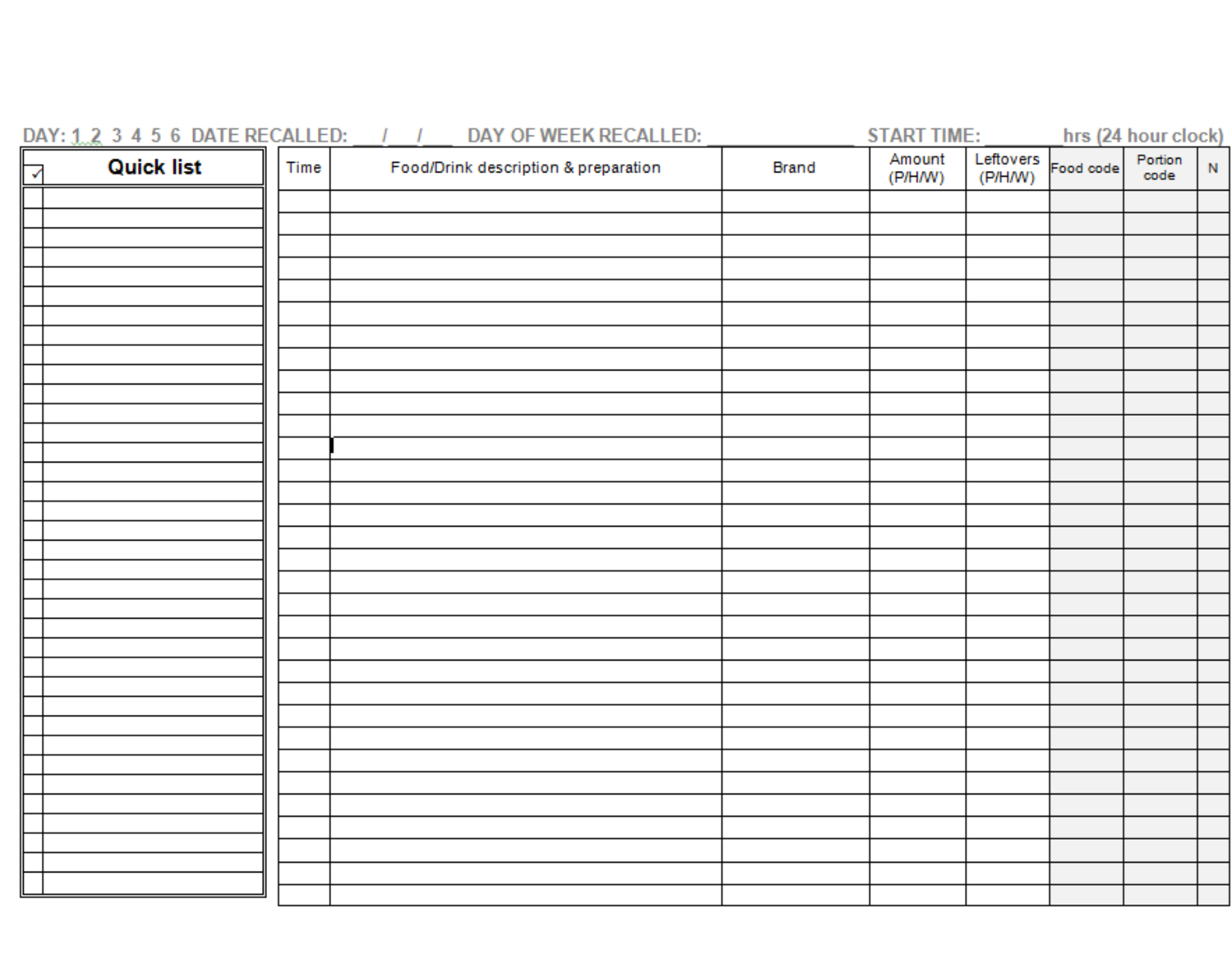| 1. Has the participant completed a 24 hour dietary recall?<br>$\Box$ Yes, specify below<br>$ $ No               |
|-----------------------------------------------------------------------------------------------------------------|
| 2. Was the amount of food that you had yesterday what you usually have, less than usual, or more than usual?    |
| Less than usual More than usual<br>$\vert$ Usual amount                                                         |
| $\Box$ Don't know<br>Refused to answer                                                                          |
| 3. Was the amount of drink you had yesterday what you usually have, less than usual, or more than usual?        |
| Usual amount<br>Less than usual More than usual                                                                 |
| $\Box$ Don't know<br>Refused to answer                                                                          |
| 4. Overall how well do you think the record reflects what the respondent ate and drank over the 24 hour period? |
| Moderate<br>  Good<br>Poor                                                                                      |
|                                                                                                                 |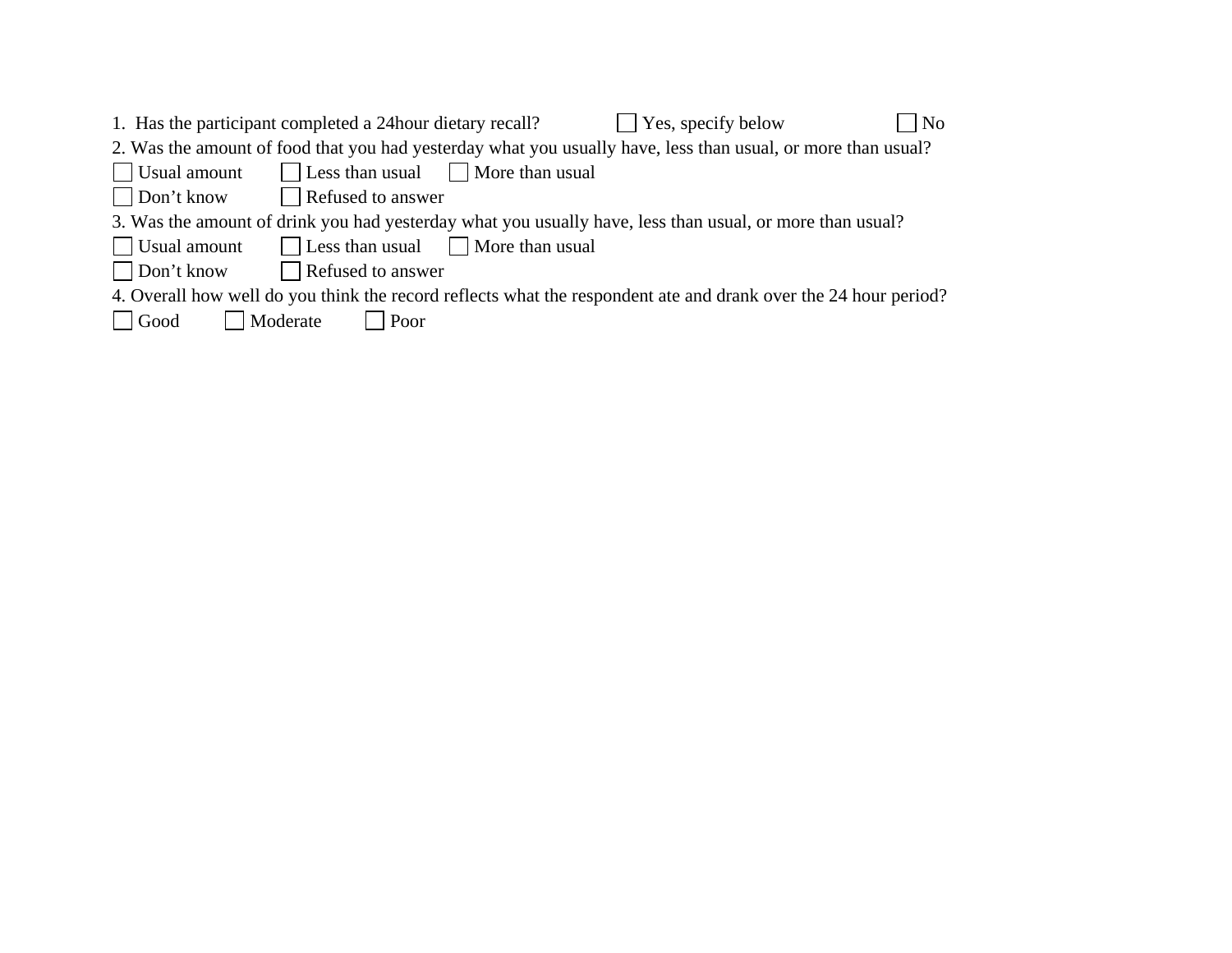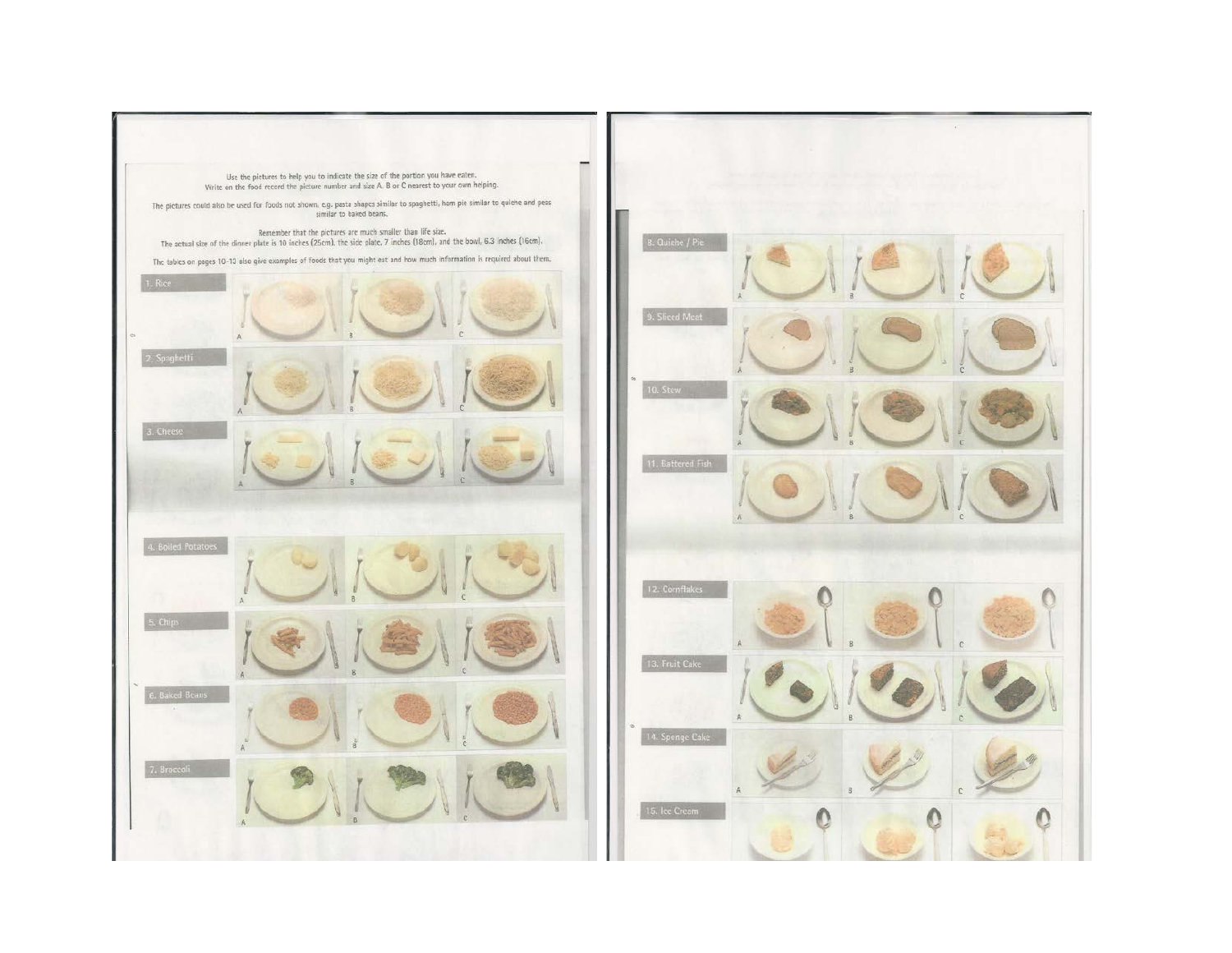## **Medication data**

| Is this                            | Name of           | <b>Body</b>                                                                                                                                                                                                                                                                                                              |                                                                                                          | <b>Date</b>    | Continuing at                                                                            | <b>Date</b> | <b>Dose</b> |                                                                                                                                          | <b>Units</b>                                                                                                                     | Frequency                                                                                                                                                                     |
|------------------------------------|-------------------|--------------------------------------------------------------------------------------------------------------------------------------------------------------------------------------------------------------------------------------------------------------------------------------------------------------------------|----------------------------------------------------------------------------------------------------------|----------------|------------------------------------------------------------------------------------------|-------------|-------------|------------------------------------------------------------------------------------------------------------------------------------------|----------------------------------------------------------------------------------------------------------------------------------|-------------------------------------------------------------------------------------------------------------------------------------------------------------------------------|
| intervention                       | <b>Medication</b> | System code                                                                                                                                                                                                                                                                                                              |                                                                                                          | <b>Started</b> | end of study                                                                             | Stopped     |             | Coded as:                                                                                                                                |                                                                                                                                  |                                                                                                                                                                               |
| related?                           | (Brand or         | Coded as:                                                                                                                                                                                                                                                                                                                |                                                                                                          | (dd/mm/y       | (Complete at                                                                             | (dd/mm/y    |             |                                                                                                                                          |                                                                                                                                  |                                                                                                                                                                               |
| Coded as:<br>$Yes = 1$<br>$No = 0$ | Generic)          | 1. Cardiovascular<br>2. Respiratory<br>12.<br>3. Hepatic<br>13.<br>4. Gastro-<br>intestinal<br>5. Genito-urinary<br>14. Allergies<br>6. Endocrine<br>nose, throat<br>7 <sub>1</sub><br>16. Food<br>Haematological<br>8. Musculo-<br>supplement<br>skeletal<br>18. Herbal<br>9. Neoplasia<br>10. Neurological<br>specify) | 11. Psychologic<br>Immunological<br>Dermatological<br>15. Eyes, ear,<br>17. Homeopath<br>19. Other (plea | yyy)           | end of study or<br>withdrawal)<br>Coded as:<br>1. Yes<br>0. No<br>2. Not at study<br>end | yyy)        |             | 0. Milligram<br>1. Application<br>2. Capsule<br>3. Drop<br>4. Gram<br>5. Inhaled<br>6. Litre<br>7. Microgram<br>8. Millilitre<br>9. Puff | 10. Suppository<br>11. Tablespoon<br>12. Tablet<br>13. Teaspoon<br>14. Trans-dermi daily<br>(patch)<br>15. Internationa<br>Units | Coded as:<br>1.Once<br>daily<br>2. Twice<br>3. Three<br>times daily<br>4.four<br>times daily<br>5.As<br>required<br>6.Continuo<br><b>us</b><br>7.0ther<br>(please<br>specify) |
|                                    |                   |                                                                                                                                                                                                                                                                                                                          |                                                                                                          |                |                                                                                          |             |             |                                                                                                                                          |                                                                                                                                  |                                                                                                                                                                               |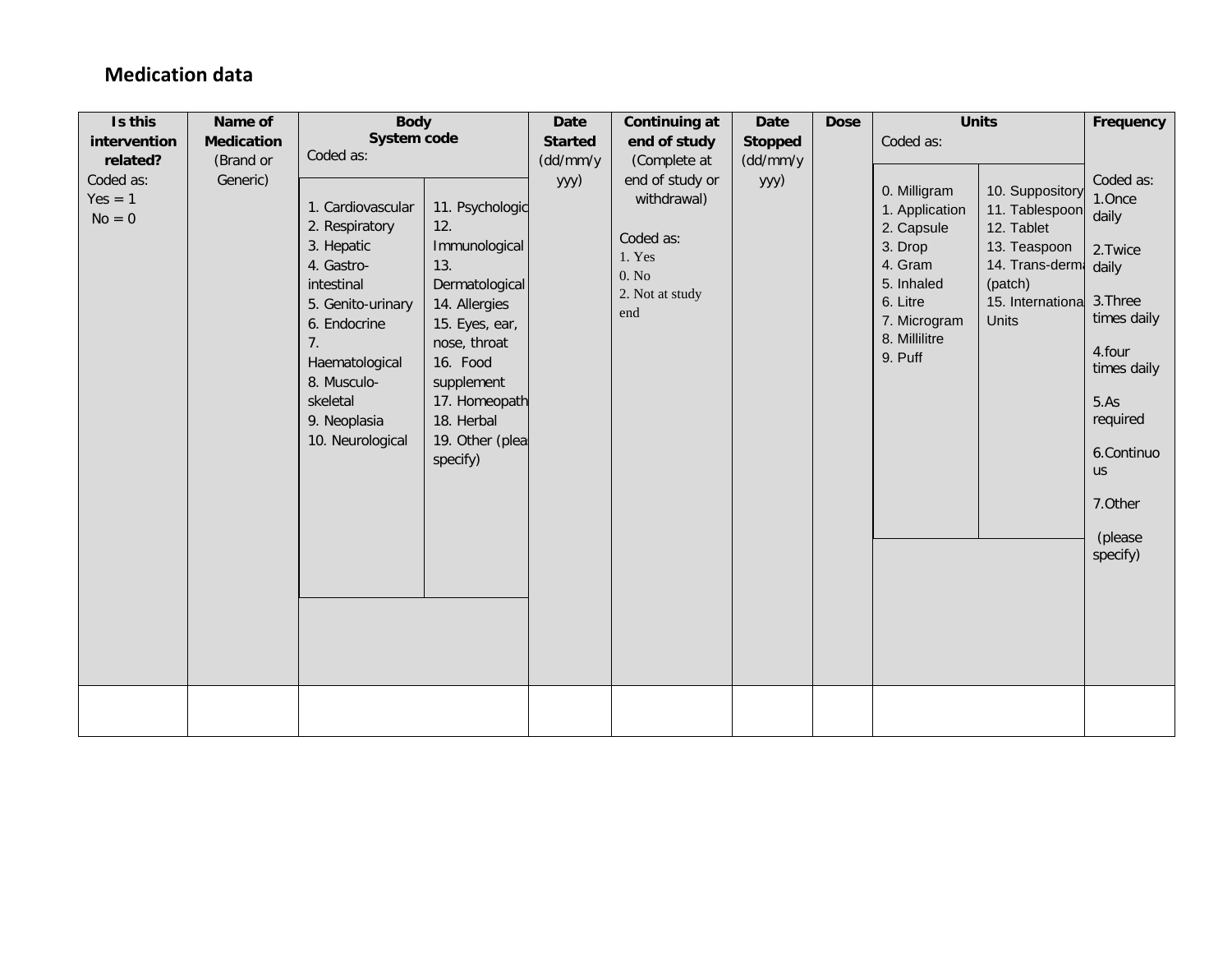Adverse events questionnaire

| <b>Patient</b><br>ID | <b>CTU ID</b> |  |
|----------------------|---------------|--|
|                      | Date of final |  |
| Date of Entry        | follow-up     |  |
|                      | appointment   |  |

1. Have you had any injuries since joining the MOVE IT study (date of entry)?

YES/NO

| If yes (circle): | Fracture<br><b>Dislocation</b><br>Open Wound (cut/laceration)<br>Sprain/Strain<br>Injury to muscle/tendon<br>Other             |
|------------------|--------------------------------------------------------------------------------------------------------------------------------|
| If yes:          | Which part(s) of the body was affected?                                                                                        |
| If yes:          | Provide following information<br>Circumstances (if a fall, was it inside or outside the home):                                 |
|                  | Setting for treatment (circle all that apply):<br>Home (e.g. first aid)<br>GP practice<br><b>A&amp;E</b><br>Hospital inpatient |
|                  |                                                                                                                                |
|                  | Source(s) of information:                                                                                                      |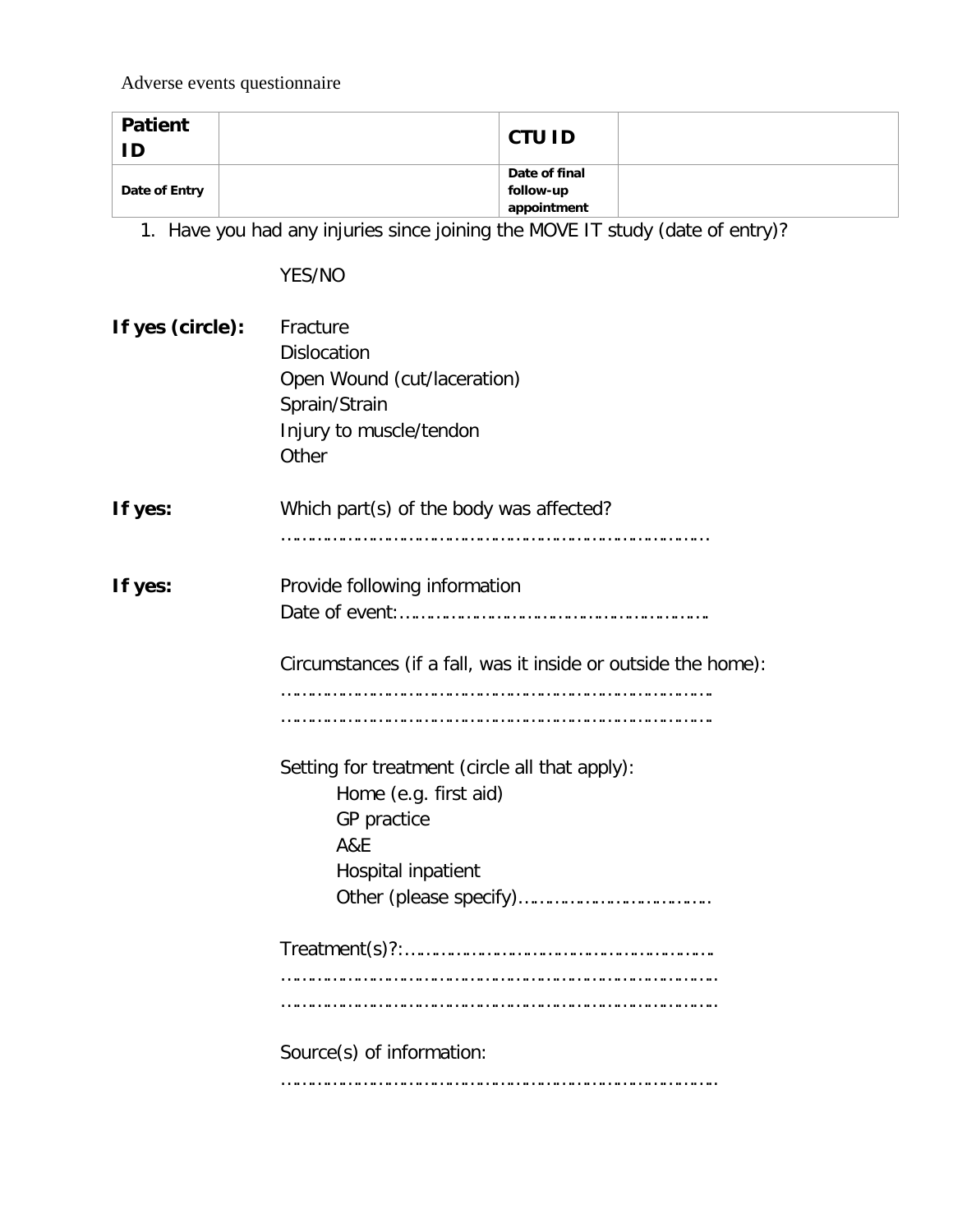2. Have you noticed any improvement in health problems (including physical and mental health) you already had at the start of the study?

YES/NO

**If yes, please give details:**

3. Have you noticed any deterioration in health problems (including physical and mental health) you already had at the start of the study?

YES/NO

### **If yes, please give details:**

………………………………………………………………………………………………………………………….. ………………………………………………………………………………………………………………………….. ………………………………………………………………………………………………………………………….. ………………………………………………………………………………………………………………………….. …………………………………………………………………………………………………………………………..

4. Have you had any cardiovascular events (e.g. heart attack, stroke, atrial fibrillation) since joining the study?

| If yes: | Provide following information |
|---------|-------------------------------|
|         |                               |
|         |                               |

**Researcher check medical records**

- **Researcher add to CTU**
- 5. Any other adverse events since joining the study?

| If yes: | Provide following information           |  |
|---------|-----------------------------------------|--|
|         |                                         |  |
|         |                                         |  |
|         | Researcher check medical records $\Box$ |  |
|         | <b>Researcher add to CTU</b>            |  |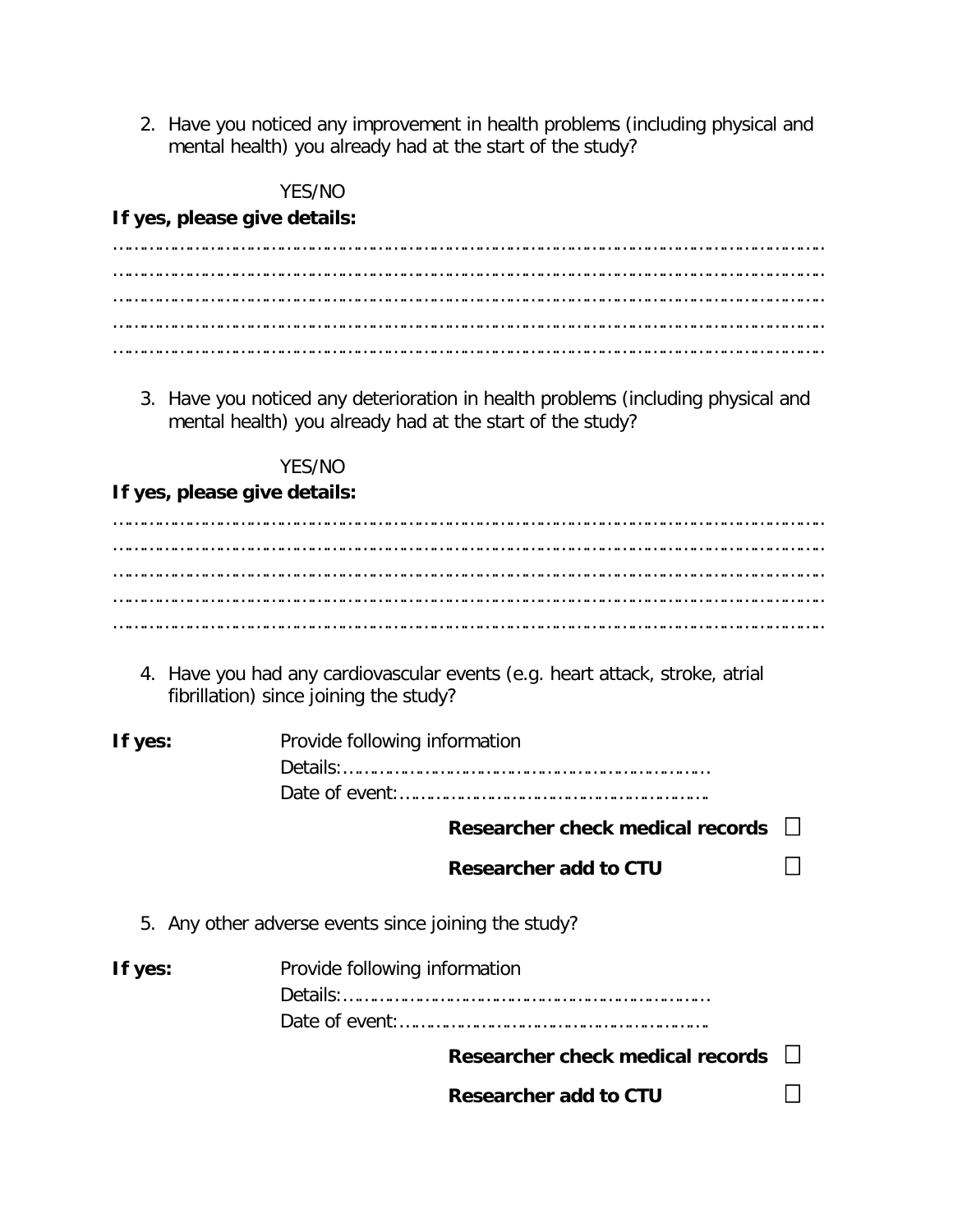## **Participant feedback questionnaire**

Thank you for participating in the MOVE IT study. We would be grateful if you could provide us with some feedback on your experience of participating in the study by answering the following questions. Please be as honest as possible (there will be an opportunity for additional comments at the end).

Please indicate how much you agree with each of the following statements:

|                |                                 | Strongl | Somewh   | <b>Neither</b> | Somew | Strongly | N/A |
|----------------|---------------------------------|---------|----------|----------------|-------|----------|-----|
|                |                                 |         | at       | agree or       | hat   | agree    |     |
|                |                                 | disagre | disagree | disagree       | agree |          |     |
|                |                                 | е       |          |                |       |          |     |
|                | Question                        |         | 2        | 3              | 4     | 5        | 0   |
| 1              | I have made changes to my       |         |          |                |       |          |     |
|                | lifestyle as a result of taking |         |          |                |       |          |     |
|                | part                            |         |          |                |       |          |     |
| $\overline{2}$ | My motivation to change my      |         |          |                |       |          |     |
|                | lifestyle has increased as a    |         |          |                |       |          |     |
|                | result of taking part           |         |          |                |       |          |     |
| 3              | Finding out my risk of          |         |          |                |       |          |     |
|                | developing cardiovascular       |         |          |                |       |          |     |
|                | disease (CVD) within the        |         |          |                |       |          |     |
|                | next 10 years has increased     |         |          |                |       |          |     |
|                | my motivation to make           |         |          |                |       |          |     |
|                | changes to my lifestyle         |         |          |                |       |          |     |
| 4              | I plan to maintain the          |         |          |                |       |          |     |
|                | healthy lifestyle changes I     |         |          |                |       |          |     |
|                | have made in the future, as     |         |          |                |       |          |     |
|                | a result of taking part         |         |          |                |       |          |     |

### **The following questions relate to the intervention sessions only. If you did not receive sessions with a healthy lifestyle facilitator, please go to question 19.**

We are interested to know how helpful you found each of the following aspects of the study:

|                |                                                                                                               | Very<br>unhelpful | Somewhat<br>unhelpful | <b>Neither</b><br>helpful<br>or<br>unhelpful | Somewhat<br>helpful | Very<br>helpful | N/A |
|----------------|---------------------------------------------------------------------------------------------------------------|-------------------|-----------------------|----------------------------------------------|---------------------|-----------------|-----|
|                | Question                                                                                                      |                   | 2                     | 3                                            | $\overline{4}$      | 5               | 0   |
| 5              | Receiving information<br>about the relationship<br>between CVD and<br>lifestyle                               |                   |                       |                                              |                     |                 |     |
| 6              | Receiving the<br>recommended guidelines<br>for a healthy lifestyle<br>(diet, food labelling, and<br>exercise) |                   |                       |                                              |                     |                 |     |
| $\overline{7}$ | Working with action plans<br>to set specific goals                                                            |                   |                       |                                              |                     |                 |     |